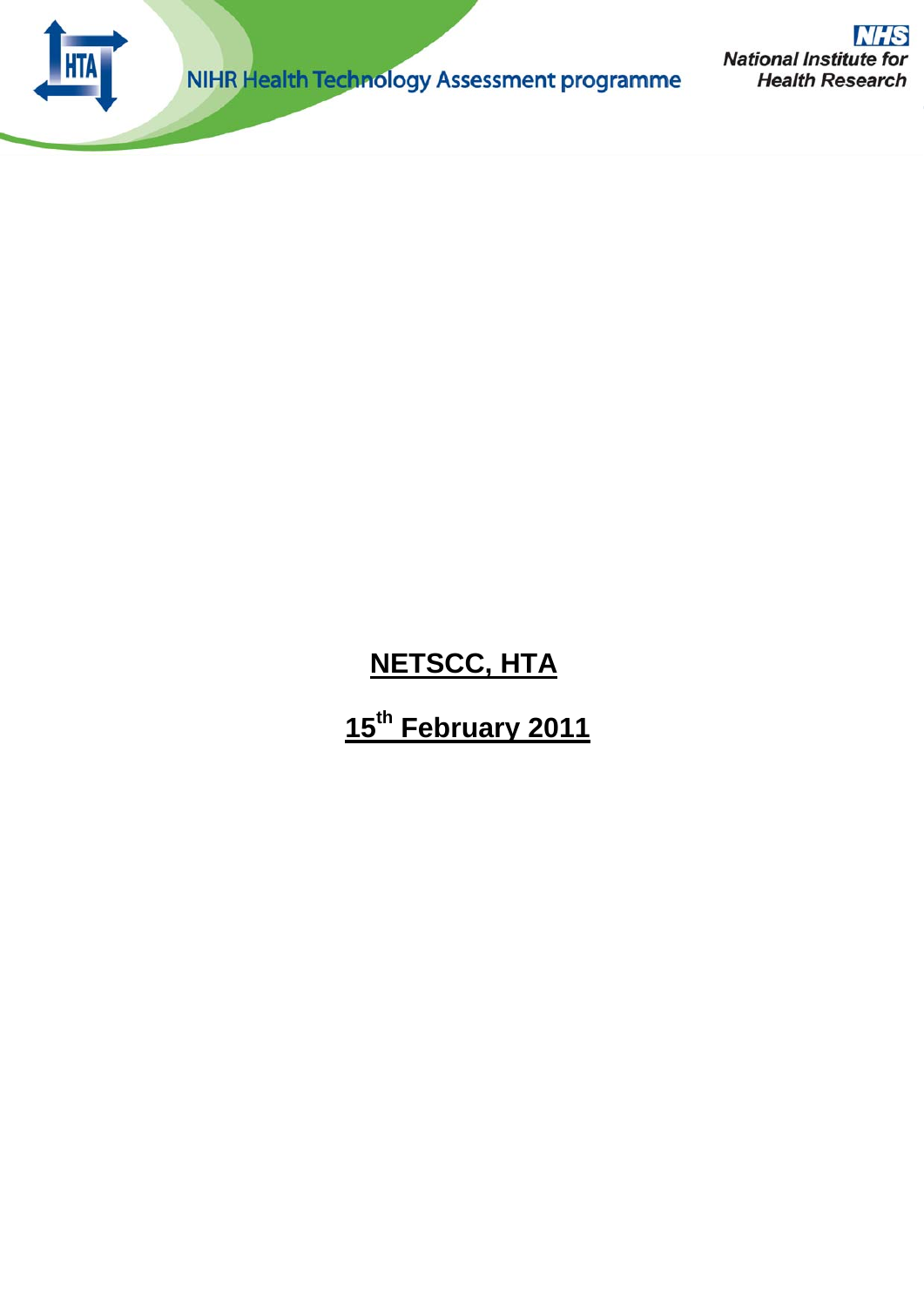

# PROTOCOL UK

 $\overline{A}$  large randomised placebo controlled trial among trauma patients with or at risk of significant haemorrhage, of the effects of antifibrinolytic treatment on death and transfusion requirement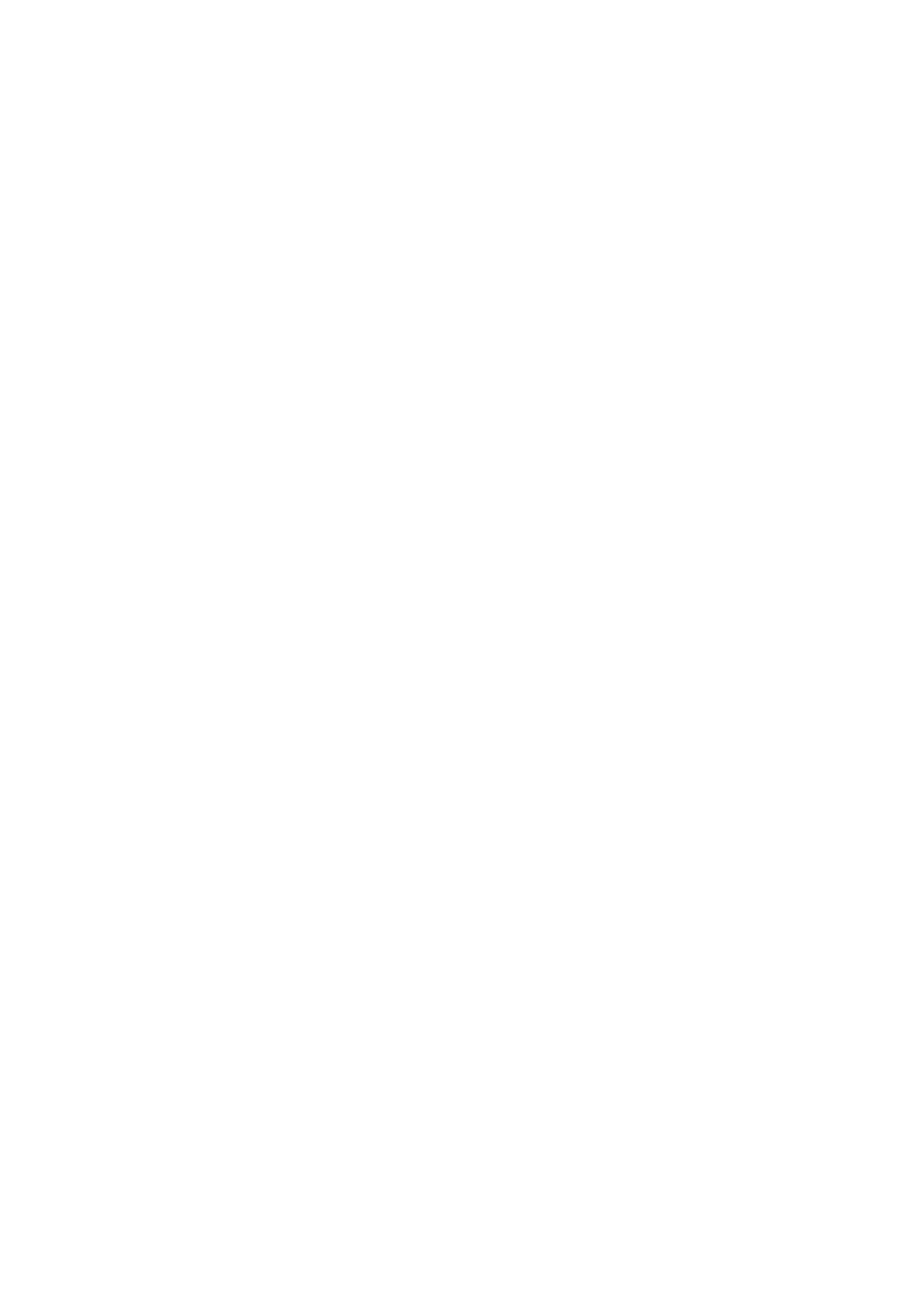# **CONTENTS**

|                                                                                            | page |
|--------------------------------------------------------------------------------------------|------|
| 1. BACKGROUND                                                                              |      |
| Introduction; Mechanisms; Existing knowledge<br>O                                          | 1    |
| Hypothesis; Need for a trial<br>O                                                          | 2    |
| Dose selection                                                                             | 2    |
| 2. STUDY DESIGN                                                                            |      |
| Summary                                                                                    | 4    |
| Number of patients needed<br>O                                                             | 4    |
| Estimated event rate; Size of treatment effect that should<br>O                            |      |
| be detectable; Sample size; Effects on other outcomes                                      | 4    |
| Eligibility                                                                                | 5    |
| Inclusion criteria; Exclusion criteria; Special eligibility considerations<br>$\circ$      | 5    |
| Eligibility graph<br>O                                                                     | 6    |
| Consent                                                                                    | 6    |
| Randomisation                                                                              | 6    |
| Treatment                                                                                  | 7    |
| Serious unexpected suspected adverse events                                                | 7    |
| Expected side effects                                                                      | 7    |
| Unblinding                                                                                 | 8    |
| Measures of outcome                                                                        | 8    |
| Primary outcome measure; Secondary outcome measures;<br>O                                  |      |
| Data collection; End of trial for patients                                                 | 8    |
| Analysis                                                                                   | 8    |
| 3. ORGANISATION                                                                            |      |
| Data Monitoring Committee                                                                  | 9    |
| <b>Standard Operating Procedures</b><br>$\circ$                                            | 9    |
| <b>Steering Committee</b>                                                                  | 10   |
| <b>Standard Operating Procedures</b><br>O                                                  | 10   |
| Collaborators' responsibilities                                                            | 10   |
| Co-ordinating Centre responsibilities                                                      | 11   |
| Publication                                                                                | 11   |
| Indemnity                                                                                  | 11   |
| Financial support                                                                          | 11   |
| <b>4. REFERENCES</b>                                                                       | 12   |
|                                                                                            |      |
| <b>APPENDICES</b>                                                                          |      |
| 1a Patient Information Sheet & Consent form<br>1b Legal Representative Information Sheet & | 14   |
| Consent form                                                                               | 17   |
| Patient entry form<br>2                                                                    | 20   |
| 3<br>Outcome form                                                                          | 22   |
| Procedure for obtaining consent<br>4                                                       | 23   |
| Protocol Summary<br>5.                                                                     | 25   |
|                                                                                            |      |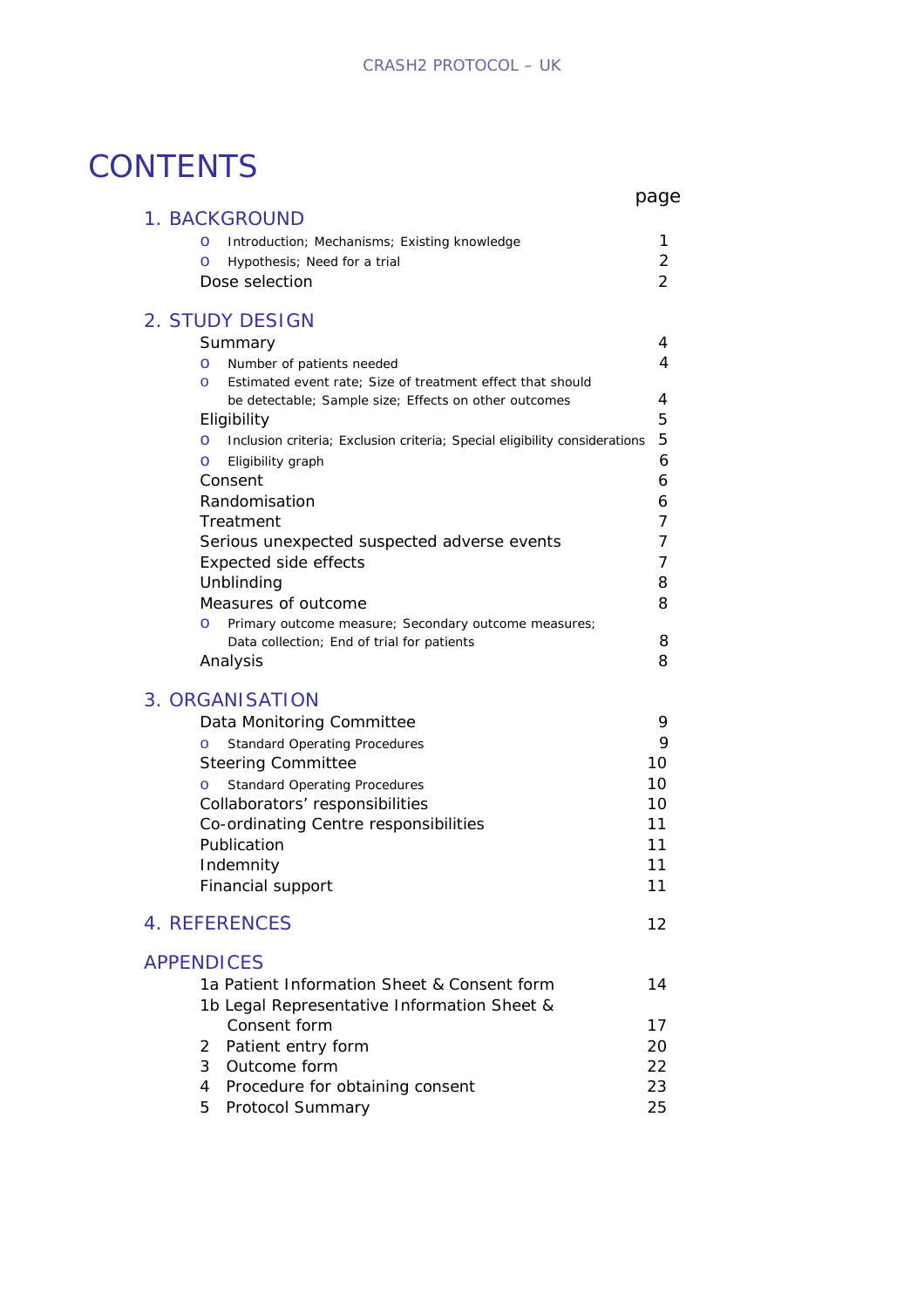CRASH2 PROTOCOL - UK



A LARGE RANDOMISED PLACEBO CONTROLLED TRIAL AMONG TRAUMA PATIENTS WITH OR AT RISK OF SIGNIFICANT HAEMORRHAGE, OF THE EFFECTS OF ANTIFIBRINOLYTIC TREATMENT ON DEATH AND TRANSFUSION REQUIREMENT

# 1. Background

Introduction: For people at ages 5 to 45 years, trauma is second only to HIV/AIDS as a cause of death. Each year, worldwide, about three million people die as a result of trauma, many after reaching hospital.<sup>1</sup> Among trauma patients who do survive to reach hospital, exsanguination is a common cause of death, accounting for nearly half of in-hospital trauma deaths.2 Central nervous system injury and multi-organ failure account for most of the remainder, both of which can be exacerbated by severe bleeding.3

Mechanisms: The haemostatic system helps to maintain the integrity of the circulatory system after severe vascular injury, whether traumatic or surgical in origin.4 Major surgery and trauma trigger similar haemostatic responses and the consequent massive blood loss presents an extreme challenge to the coagulation system. Part of the response to surgery and trauma, in any patient, is stimulation of clot breakdown (fibrinolysis) which may become pathological (hyper-fibrinolysis) in some.4 Antifibrinolytic agents have been shown to reduce blood loss in patients with both normal and exaggerated fibrinolytic responses to surgery, and do so without apparently increasing the risk of post-operative complications, most notably there is no increased risk of venous thromboembolism.5

Existing knowledge: Systemic antifibrinolytic agents are widely used in major surgery to prevent fibrinolysis and thus reduce surgical blood loss. A recent systematic review<sup>6</sup> of randomised controlled trials of antifibrinolytic agents (mainly aprotinin or tranexamic acid) in elective surgical patients identified 89 trials including 8,580 randomised patients (74 trials in cardiac, eight in orthopaedic, four in liver, and three in vascular surgery). The results showed that these treatments reduced the numbers needing transfusion by one third, reduced the volume needed per transfusion by one unit, and halved the need for further surgery to control bleeding. These differences were all highly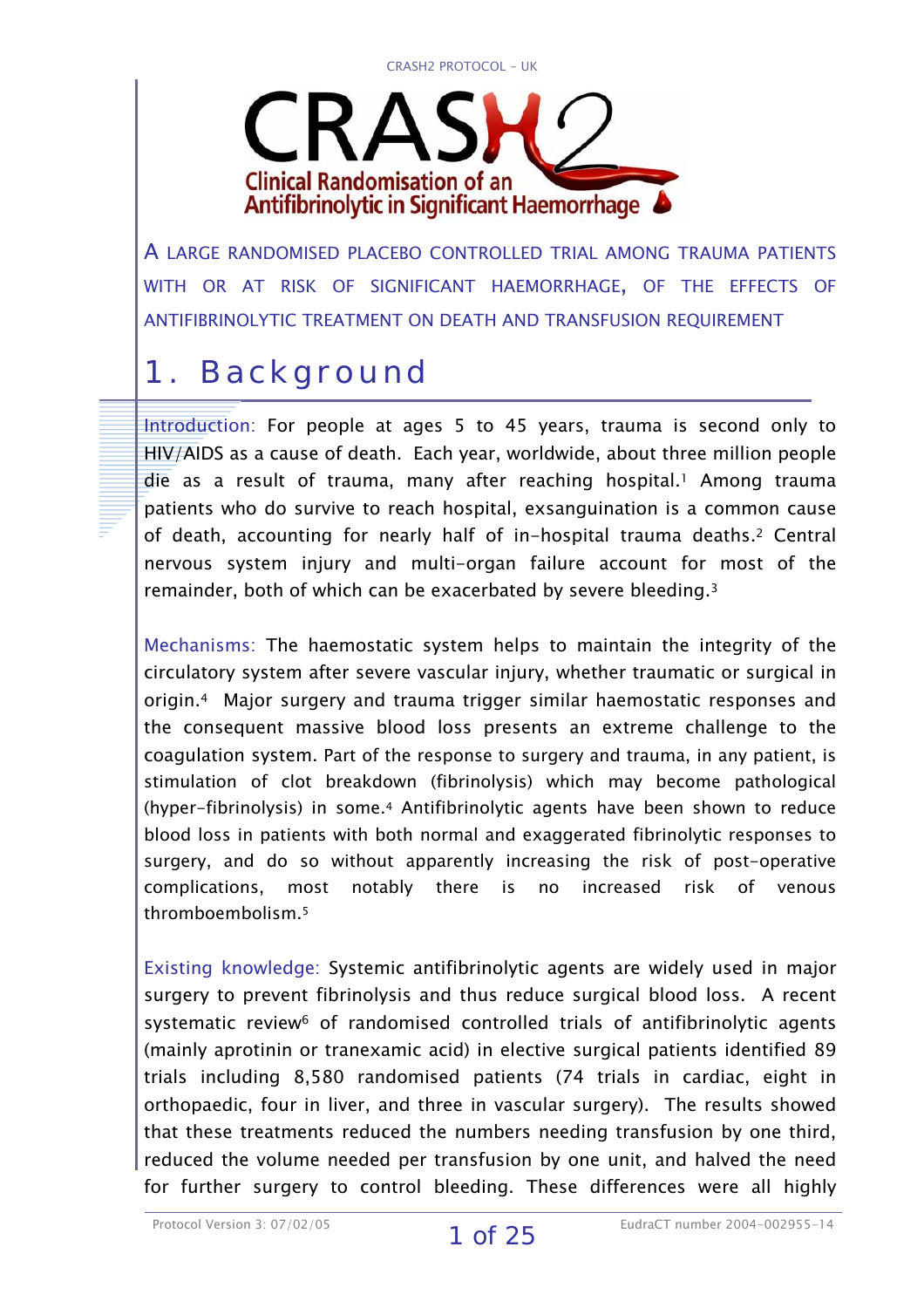statistically significant. There was also a statistically non-significant reduction in the risk of death (RR=0.85: 95% CI 0.63 to 1.14) in the antifibrinolytic treated group.

Hypothesis: Because the coagulation abnormalities that occur after injury are similar to those after surgery, it is possible that antifibrinolytic agents might also reduce blood loss, the need for transfusion and mortality following trauma. However, to date there has been only one small randomised controlled trial (70 randomised patients, drug versus placebo: 0 versus 3 deaths) of the effect of antifibrinolytic agents in major trauma.7 As a result, there is insufficient evidence to either support or refute a clinically important treatment effect. Systemic antifibrinolytic agents have been used in the management of eye injuries where there is some evidence that they reduce the rate of secondary haemorrhage.<sup>8</sup>

Need for a trial: A simple and widely practicable treatment that reduces blood loss following trauma might prevent thousands of premature trauma deaths each year and secondly could reduce exposure to the risks of blood transfusion. Blood is a scarce and expensive resource and major concerns remain about the risk of transfusion-transmitted infection. Trauma is common in parts of the world where the safety of blood transfusion is not assured. A recent study in Uganda estimated the population-attributable fraction of HIV acquisition as a result of blood transfusion to be around 2%, although some estimates are much higher.9,10 Only 43% of the 191 WHO member states test blood for HIV and hepatitis C and B viruses. Every year unsafe transfusion and injection practices are estimated to account for 8-16 million Hepatitis B infections, 2.3-4.7 million Hepatitis C infections and 80,000-160,000 HIV infections.11 A large randomised trial is therefore needed of the use of a simple, inexpensive, widely practicable antifibrinolytic treatment such as tranexamic acid (aprotinin is considerably more expensive and is a bovine product with consequent risk of allergic reaction and hypothetically transmission of disease), in a wide range of trauma patients who, when they reach hospital are thought to be at risk of major haemorrhage that could significantly affect their chances of survival.

### DOSE SELECTION

The systematic review of randomised controlled trials of antifibrinolytic agents in surgery showed that dose regimens of tranexamic acid vary widely.6 Loading doses range from 2.5mg/kg to 100 mg/kg and maintenance doses from 0.25 mg/kg/hr to 4 mg/kg/hr delivered over time periods of one to twelve hours. Studies examining the impact of different doses of tranexamic acid on bleeding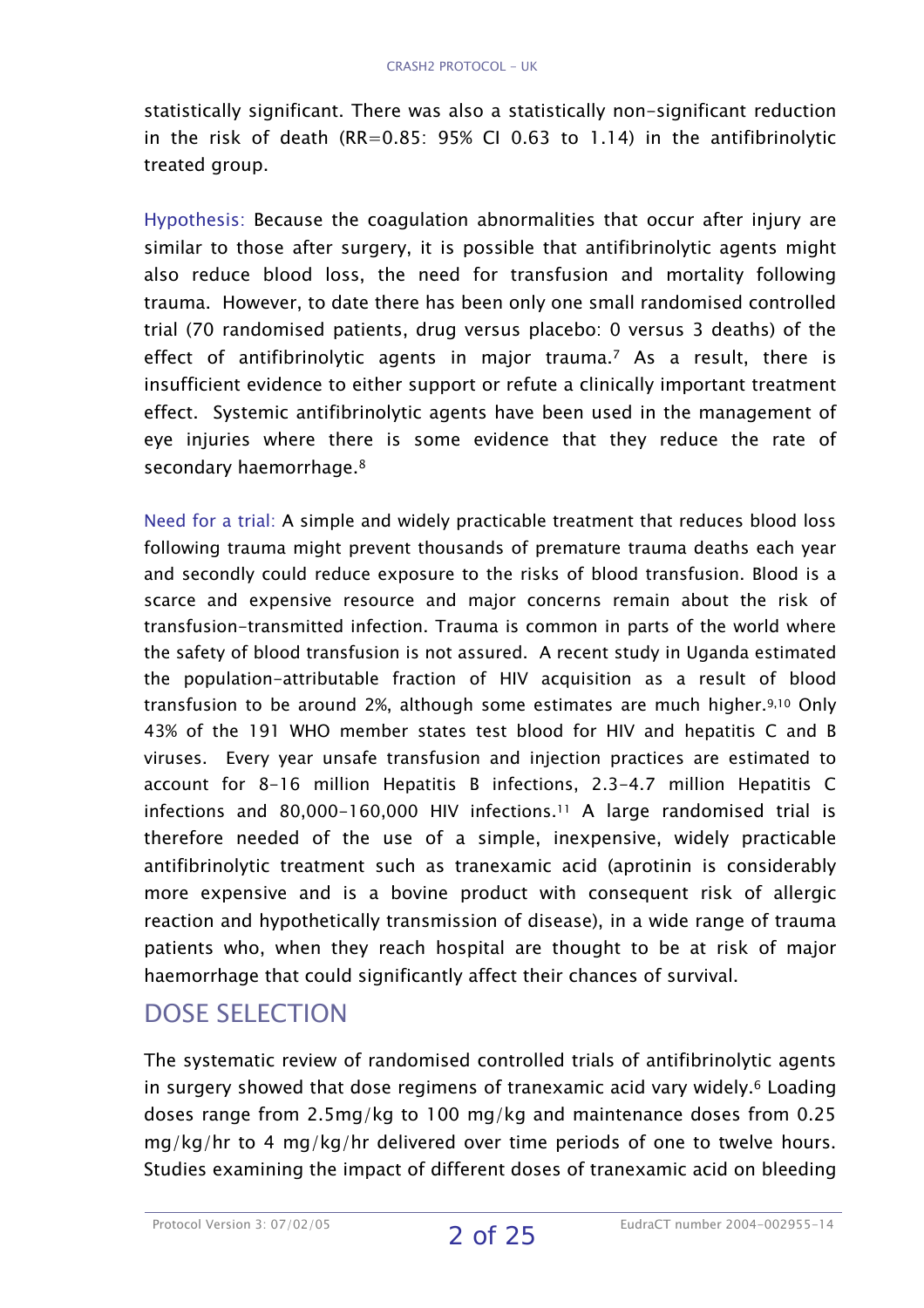and transfusion requirements showed no significant difference between a high dose and a low dose.

Studies in cardiac surgery have shown that a 10 mg/kg initial dose of tranexamic acid followed by an infusion of 1 mg/kg/hour produces plasma concentrations sufficient to inhibit fibrinolysis in vitro.12 The dose-response relationship of tranexamic acid was examined by Horrow et al (1995) who concluded that 10 mg/kg followed by 1 mg/kg/hour decreases bleeding after extracorporeal circulation and that larger doses did not provide any additional haemostatic benefit.13

In this emergency situation, administration of a fixed dose would be more practicable as determining the weight of a patient would be impossible. Therefore a fixed dose within the dose range which has been shown to inhibit fibrinolysis and provide haemostatic benefit is being used for this trial. The fixed dose chosen would be efficacious for larger patients  $(>100$  kgs) but also safe in smaller patients ( $<$ 50 kgs), as the estimated dose/kg the latter group would receive has been applied in other trials without adverse effects. The planned duration of administration allows for the full effect of tranexamic acid on the immediate risk of haemorrhage without extending too far into the acute phase response seen after surgery and trauma.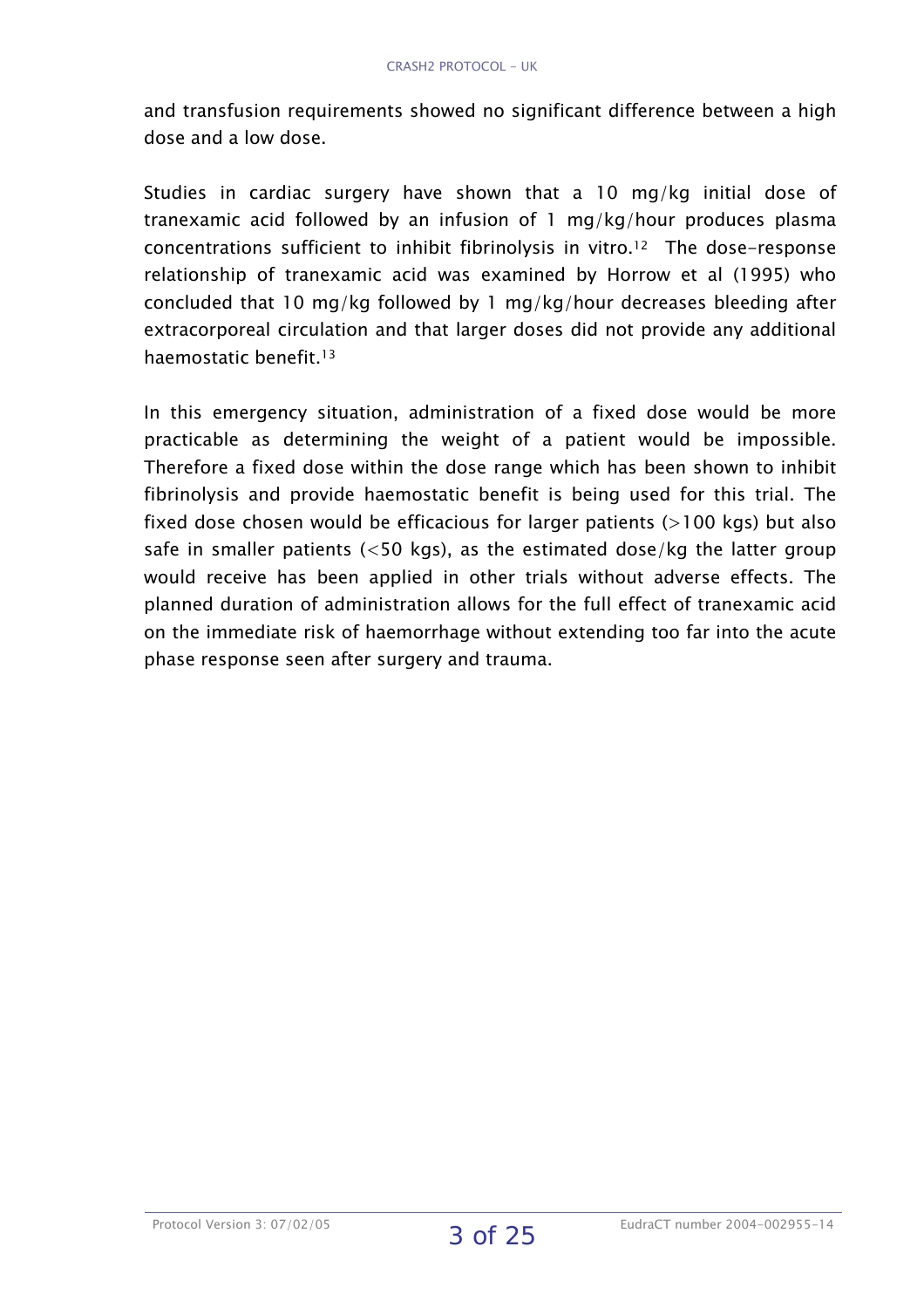# 2. Study design

### **SUMMARY**

CRASH2 is a large pragmatic randomised placebo controlled trial of the effects of the early administration of the antifibrinolytic agent tranexamic acid on death, vascular events and transfusion requirements. Adults with trauma who are within 8 hours of injury and have either significant haemorrhage, or who are considered to be at risk of significant haemorrhage, are eligible if the responsible doctor is for any reason substantially uncertain whether or not to use an antifibrinolytic agent. Numbered drug or placebo packs will be available in each participating emergency department. Randomisation will involve calling a 24-hour freecall randomisation service. The call should last only a minute or two and at the end of it the randomisation service will specify which numbered treatment pack to use. For hospitals where telephone randomisation is not feasible, randomisation will be by taking the next consecutively numbered treatment pack. No extra tests are required but a short form must be completed one month later or on discharge or on death (whichever occurs first).

### NUMBER OF PATIENTS NEEDED

Two main factors determine the number of patients needed in a trial. These are the estimated event rate and size of the treatment effect.

Estimated event rate: In the Medical Research Council (MRC) CRASH trial of corticosteroids in head injury, the overall risk of death was 20%.14 The MRC CRASH trial was the largest international randomised controlled trial in trauma patients and it would be reasonable to expect a similar risk of death in CRASH2.

Size of treatment effect that should be detectable: Because even a 2% survival advantage for an intervention as simple and widely practicable as tranexamic acid would represent a worthwhile benefit, the current trial has been planned to be able to detect a benefit of this size.

Sample size: If the real mortality difference is 20% versus 18% then there is about an 85% chance that a trial involving 20,000 patients will achieve 2P<0.01 (and a 95% chance that it will achieve 2P<0.05). If however, the trial were only half as big then there would be a 50% chance of failing to achieve 2P<0.01 (and a 28% chance of failing to achieve 2p<0.05), which is not good enough.

Effects on other outcomes: With such large numbers randomised, even moderate effects on the numbers needing transfusion or on the mean volume per transfusion will be determined very accurately, as will any substantial effects on non-fatal vascular events (haemorrhagic or occlusive).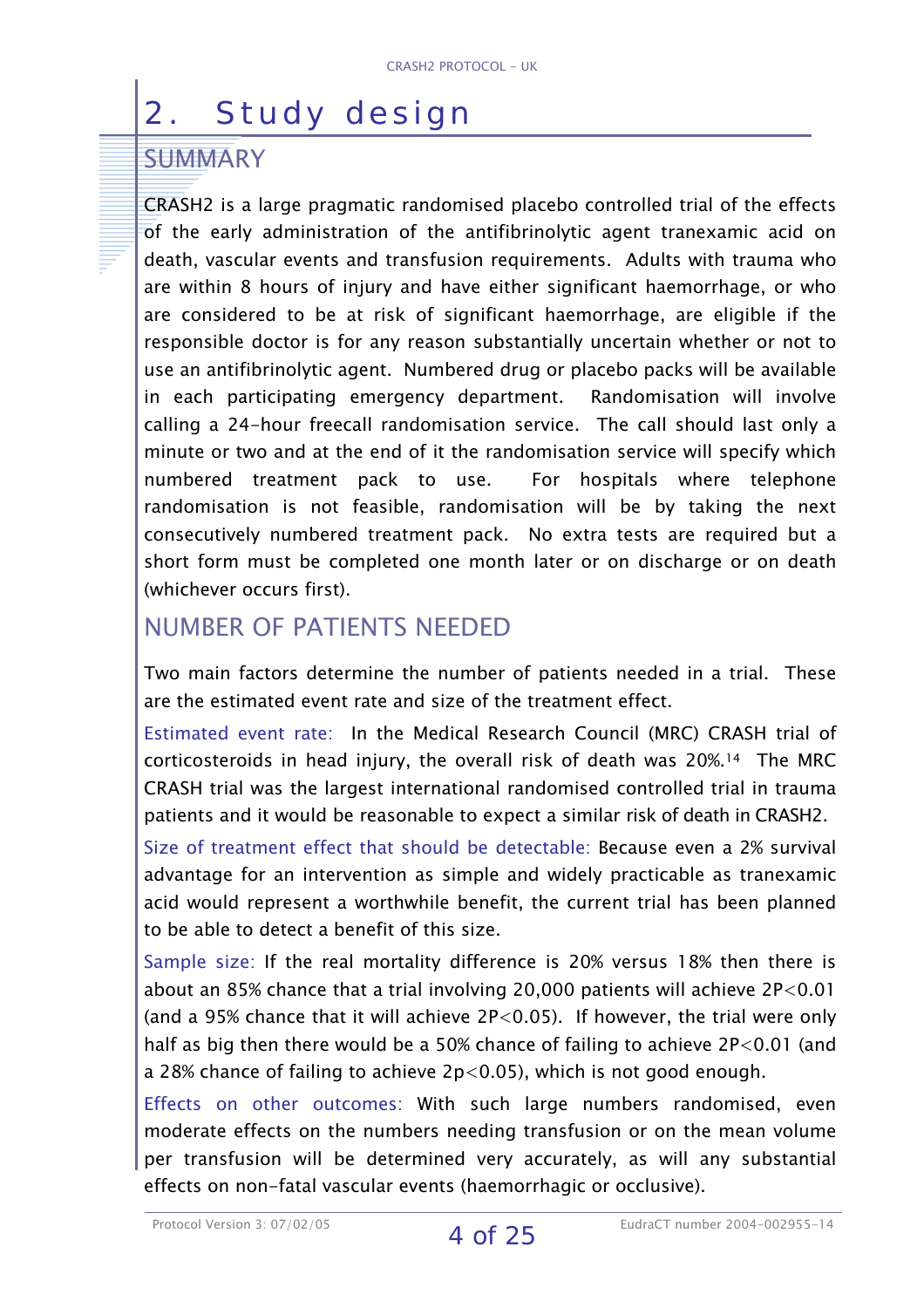### ELIGIBILITY

o Adult trauma patients with ongoing significant haemorrhage or at risk of significant haemorrhage, within 8 hours of injury, except those for whom antifibrinolytic agents are thought to be clearly indicated or clearly contraindicated.

Inclusion criteria: All trauma patients with ongoing significant haemorrhage (systolic blood pressure less than 90 mmHg and/or heart rate more than 110 beats per minute), or who are considered to be at risk of significant haemorrhage, and are within 8 hours of the injury, are eligible for trial entry if they appear to be at least 16 years old. Although entry is allowed up to 8 hours from injury, the earlier that patients can be treated the better.

Exclusion criteria: The fundamental eligibility criterion is the responsible doctor's 'uncertainty' as to whether or not to use an antifibrinolytic agent in a particular adult with traumatic haemorrhage. Patients for whom the responsible doctor considers there is a clear indication for antifibrinolytic therapy should not be randomised. Likewise, patients for whom there is considered to be a clear contraindication to antifibrinolytic therapy (such as, perhaps, those who have clinical evidence of a thrombotic disseminated intravascular coagulation) should not be randomised. Where the responsible doctor is substantially uncertain as to whether or not to use an antifibrinolytic, all these patients are eligible for randomisation and should be considered for the trial. There are no other pre-specified exclusion criteria.

Heterogeneity of the patients entering such a trial is a particular strength in terms of the analysis. If a wide range of patients are randomised then it may be possible for a really big trial such as this one to help determine which (if any) particular types of patient are most likely to benefit from treatment.

Special eligibility considerations: None. In the setting of acute severe haemorrhage the routine exclusion of patients with a history of thrombo-embolic disease is unnecessary, unless the responsible doctor considers these to be a definite contraindication. Brief details of patients assessed but not randomised in the trial will be recorded on a Patient Screening Log at each collaborating unit.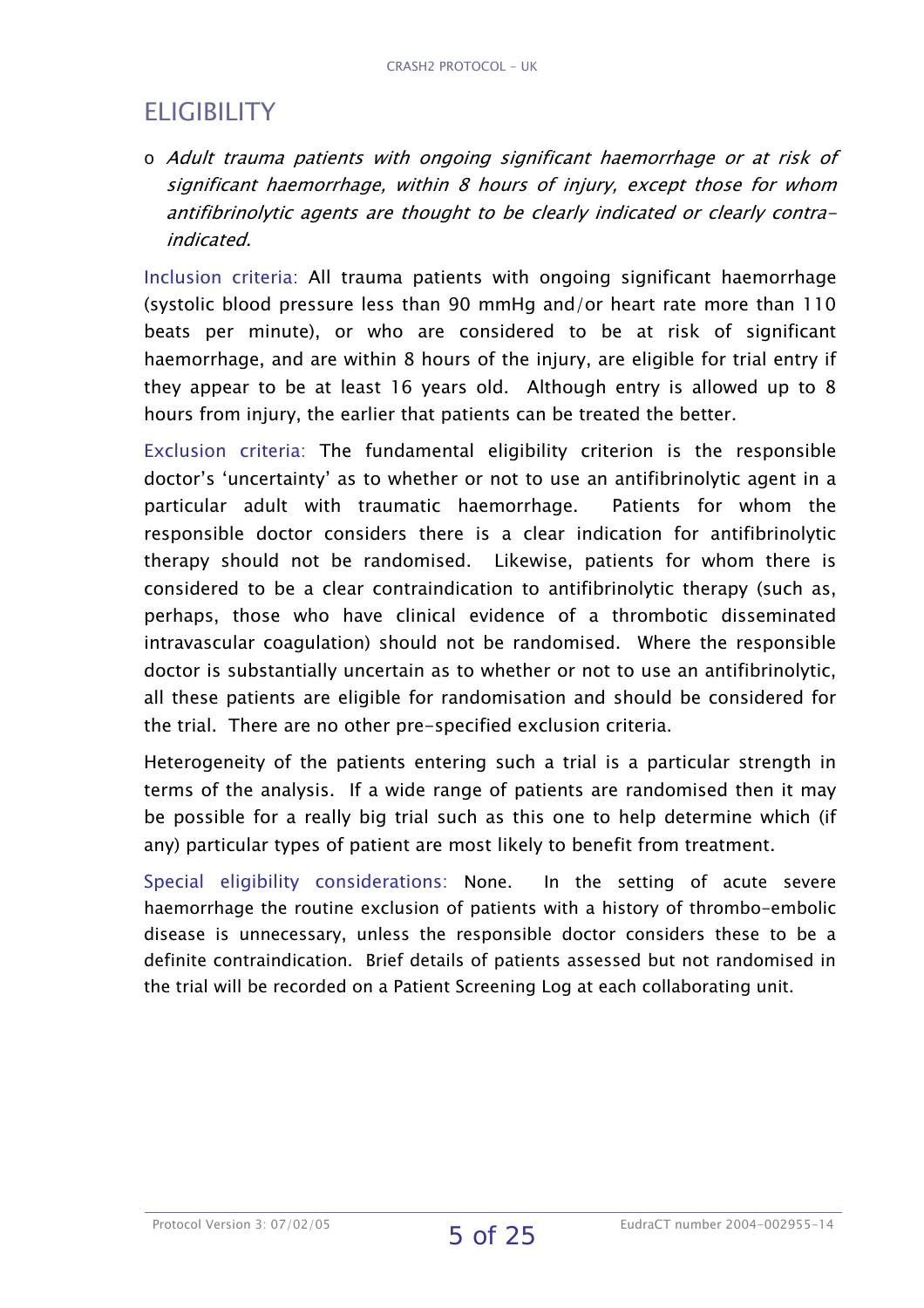#### CRASH2 PROTOCOL - UK

Figure 1: Eligibility



#### **CONSENT**

Patients with significant trauma may have impaired consciousness and may be unable to give properly informed consent. In this emergency situation it may not be medically appropriate to delay the start of treatment. Consent will be obtained from either a personal legal representative or a professional legal representative where relevant. The requirements of the relevant ethics committee will be adhered to at all times. An information leaflet on the study for patients (Appendix 1a) will be available in all drug packs in addition to a form for Legal Representative Consent (Appendix 1b).

#### RANDOMISATION

Patients eligible for inclusion should be randomised, and the study treatment started, as soon as possible. Randomisation is done by telephoning a 24-hour freecall service and takes only about two minutes. The patient entry form (Appendix 2) shows the questions that will be asked by the telephone operator prior to allocation of the treatment pack. The study computer will then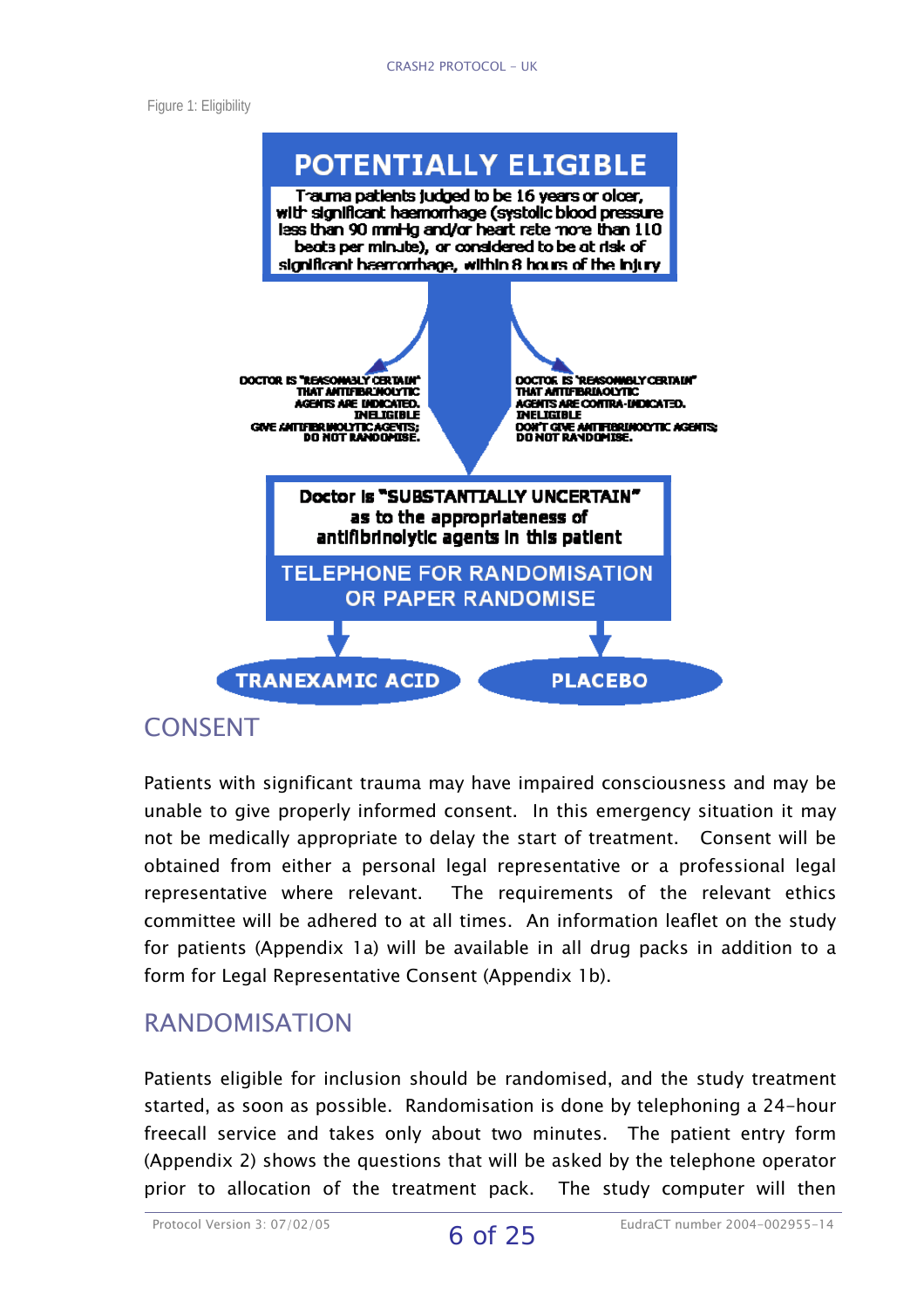randomly assign a treatment pack number that will identify one of the CRASH2 treatment packs stored in the emergency department. If telephone randomisation is not feasible a local pack system will be used. At such hospitals, baseline information will be collected on the trial entry form and the next consecutively numbered treatment pack taken from a box of eight packs. Once a patient has been randomised, we will definitely wish to learn the outcome in hospital, even if the trial treatment is interrupted or is not actually given.

### TREATMENT

Each CRASH2 treatment pack contains:

- 4 x 500 mg ampoules of Tranexamic Acid or placebo
- 1 x 100mL bag of 0.9% NaCl (for use with loading dose)
- Stickers (for attaching to infusion bags and patient notes)
- Patient information leaflet and Consent forms
- Patient entry form and Outcome form

| <b>TREATMENT</b> | <b>AMPOULES</b> | <b>DOSE (TRANEXAMIC</b><br><b>ACID OR PLACEBO)</b> | INFUSION RATE AND DURATION                          |
|------------------|-----------------|----------------------------------------------------|-----------------------------------------------------|
| Loading          |                 | 1 gram                                             | 100 mL over 10 minutes                              |
| Maintenance      |                 | 1 gram                                             | 120 mg/hr $[60 \text{ mL/hr}]$ for<br>about 8 hours |

### SERIOUS UNEXPECTED SUSPECTED ADVERSE EVENTS

If a "SUSAR" (Serious Unexpected Suspected Adverse Reaction) occurs and is believed to be related to the study medicine, this should be logged by calling the 24-hour randomisation service, who will inform the Co-ordinating Centre in London. The Co-ordinating Centre will then contact you within 24 hours so that a written SUSAR report can be completed.

### EXPECTED SIDE EFFECTS

In general, vascular events such as pulmonary embolism, deep vein thrombosis, stroke, myocardial infarction, gastrointestinal bleeding and multiorgan failure, do not need to be reported in this way because some increase in their incidence might be expected with antifibrinolytic agents. Likewise, the various medical events that are to be expected in severely injured patients do not need to be reported by telephone. However, all such events are routinely monitored among all patients on the outcome form (Appendix 3).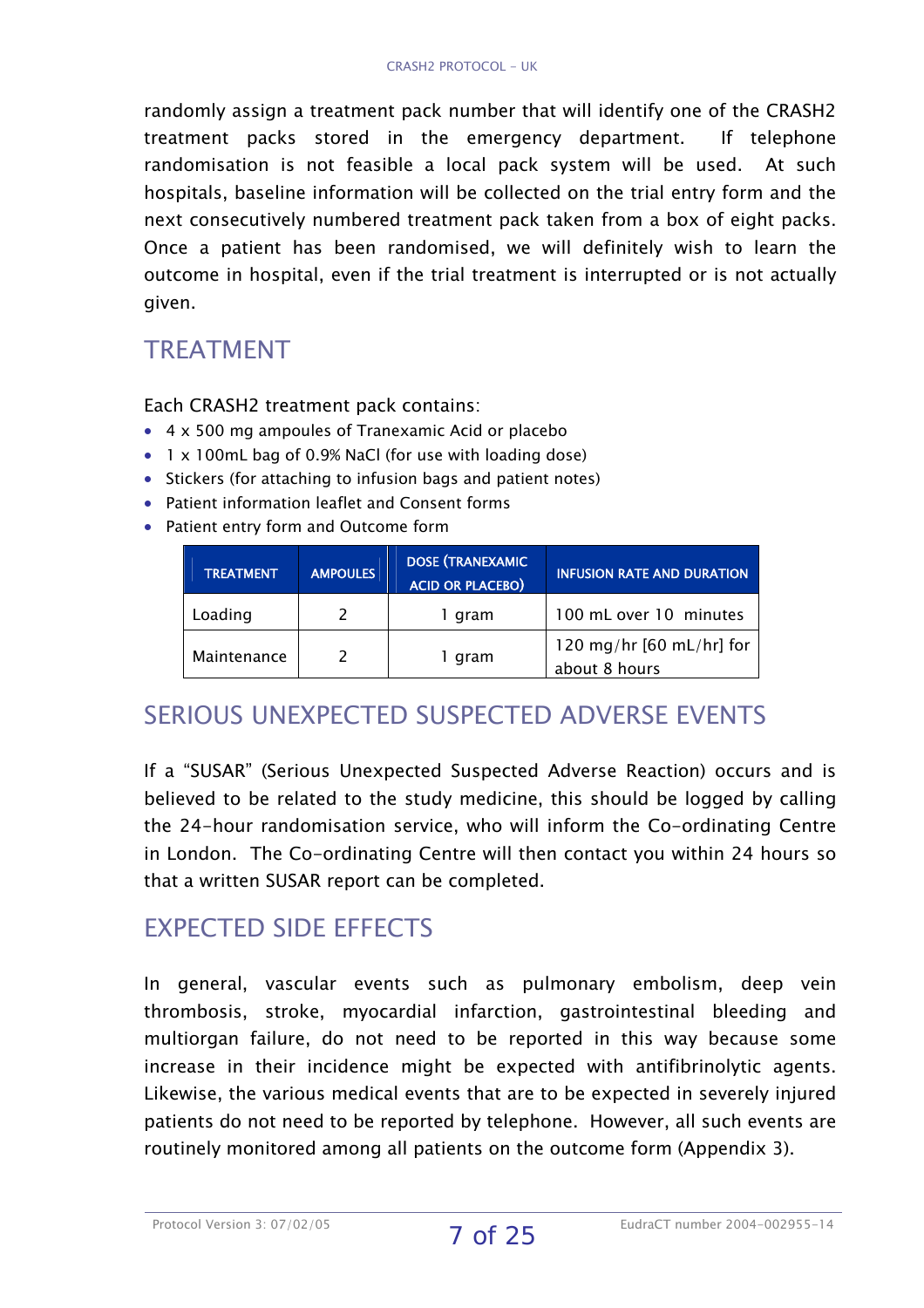# UNBLINDING

In general there should be no need to unblind the allocated treatment. If some contra-indication to antifibrinolytic therapy develops after randomisation (e.g. clinical evidence of thrombosis), the trial treatment should simply be stopped. Unblinding should be done only in those rare cases when the doctor believes that clinical management depends importantly upon knowledge of whether the patient received antifibrinolytic or placebo. In those few cases when urgent unblinding is considered necessary, the randomisation service should be telephoned, giving the name of the doctor authorising unblinding and the treatment pack number. The caller will then be told whether the patient received antifibrinolytic or placebo.

### MEASURES OF OUTCOME

#### The primary outcome measure is:

o Death in hospital within four weeks of injury (causes of death will be described to assess whether deaths were due to haemorrhage or vascular occlusion).

Secondary outcome measures are: receipt of a blood products transfusion, the number of units of blood products transfused, surgical intervention, and the occurrence of thrombo-embolic episodes (stroke, myocardial infarction, pulmonary embolism, clinical evidence of deep vein thrombosis).

Data collection: In-hospital deaths, transfusion requirement, complications and short-term recovery are to be recorded on the outcome form (Appendix 3) which can be completed entirely from the hospital notes  $-$  no extra tests are needed. The outcome form should be completed at death, discharge or four weeks post randomisation whichever occurs first.

End of trial for patients: Death, discharge or four weeks post randomisation whichever occurs first.

#### ANALYSIS

Comparisons will be made of the primary outcome measure, comparing all those allocated antifibrinolytic treatment versus those allocated placebo, on an 'intention to treat' basis. Analyses will be stratified on time from injury to the initiation of treatment (less than one hour, one to three hours, more than three hours), on severity of haemorrhage as assessed by capillary refill time (0-2, 3-4,  $\ge$ 5 seconds) and systolic blood pressure (<75, 76-89, >89 mmHg). Comparisons will also be made of the risks of blood product transfusion, need for operation and thrombo-embolic complications.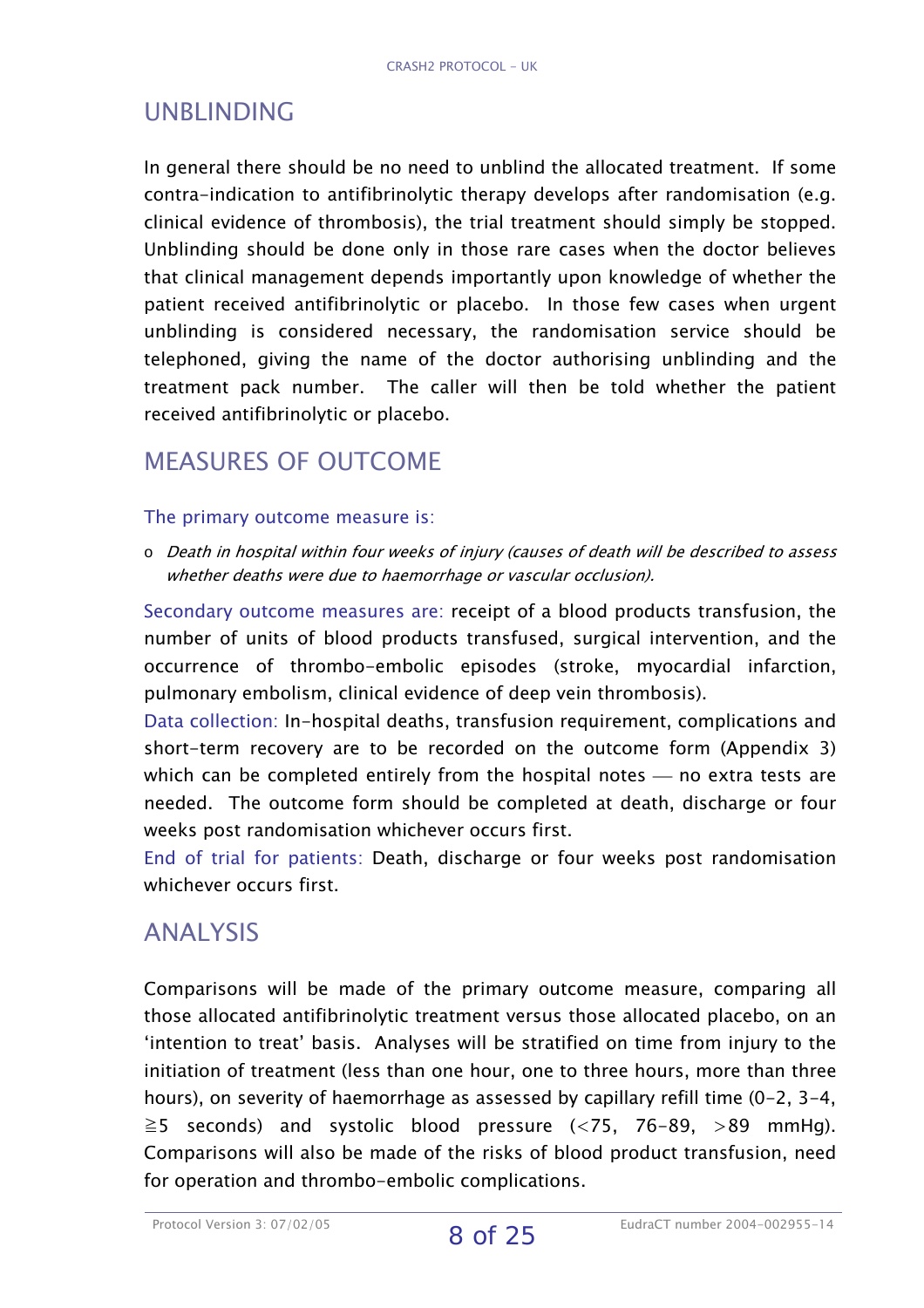# 3. Organisation

# DATA MONITORING COMMITTEE

 Professor Rory Collins, chair Professor Adrian Grant Professor John A Myburgh

Standard Operating Procedures: The Data Monitoring and Ethics Committee (DMEC) has the responsibility for deciding whether, while randomisation is in progress, the unblinded results (or the unblinded results for a particular subgroup), should be revealed to the Trial Steering Committee (TSC). The DMEC terms of reference state that they will do this if, and only if, two conditions are satisfied: (1) the results provide proof beyond reasonable doubt that treatment is on balance either definitely harmful or definitely favourable for all, or for a particular category of patients, in terms of the major outcome; (2) the results would, if revealed, be expected to substantially change the prescribing patterns of doctors who are already familiar with any other trial results that exist. Exact criteria for "proof beyond reasonable doubt" are not, and cannot be, specified by a purely mathematical stopping rule, but they are strongly influenced by such rules. DMEC members have expressed sympathy with the stopping rule proposed in Part I of the 1976 report to the MRC Leukaemia Committee, whereby an interim analysis of major endpoint would generally need to involve a difference between treatment and control of at least three standard errors to justify premature disclosure. An interim subgroup analysis would, of course, have to be even more extreme to justify disclosure. This rule has the advantage that the exact number and timing of interim analyses need not be pre-specified. In summary, the stopping rules (as successfully applied in other trials including the MRC International Stroke Trial, which randomised 19,436 acute stroke patients) require extreme differences to justify premature disclosure and involve an appropriate combination of mathematical stopping rules and scientific judgement.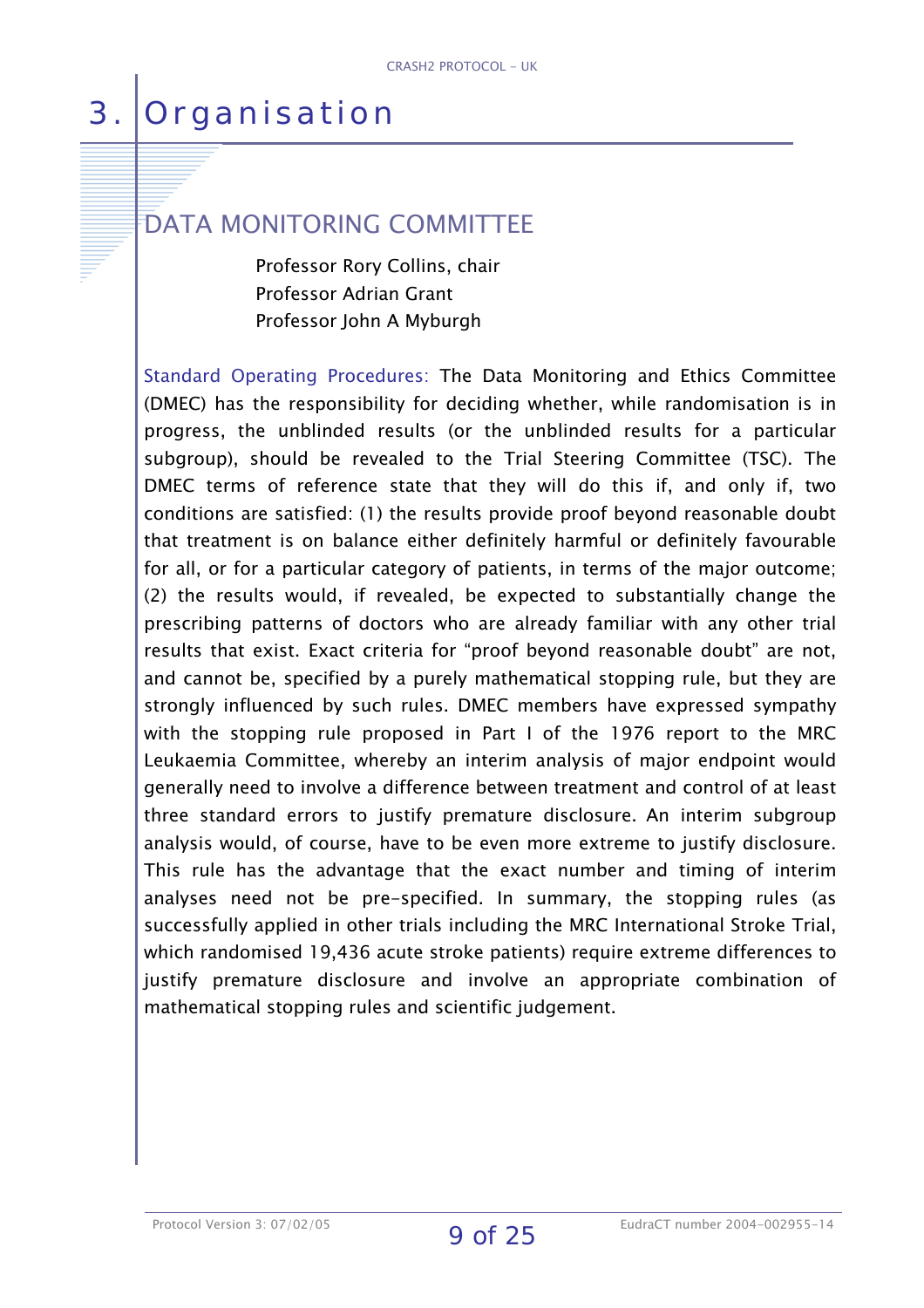# STEERING COMMITTEE

Professor Ian Franklin (chair), University of Glasgow and Scottish Blood Transfusion Service Ms Brigitte Chaudhry, RoadPeace Professor Tim Coats, University of Leicester Dr Charles Deakin, Southampton General Hospital Dr Steve Goodacre, University of Sheffield Dr Beverley J Hunt, Guy's & St Thomas' Hospital NHS Trust Dr David Meddings, World Health Organization Professor Sir Richard Peto, University of Oxford Professor Ian Roberts, London School of Hygiene & Tropical Medicine Professor Peter Sandercock, University of Edinburgh

The steering committee consists of respected and experienced trauma and haematology experts, clinical trialists as well as a lay representative. Face to face meetings will be held at regular intervals determined by need but not less than once a year. Routine business is conducted by email and post.

Standard Operating Procedures: The Steering Committee, in the development of this protocol and throughout the trial, will take responsibility for:

- o major decisions such as a need to change the protocol for any reason
- o monitoring and supervising the progress of the trial
- o reviewing relevant information from other sources
- o considering recommendations from the DMEC
- o informing and advising the management group on all aspects of the trial

### COLLABORATORS' RESPONSIBILITIES

Co-ordination within each participating hospital will be through a local collaborator who will:

- o Discuss the trial with medical and nursing staff who see trauma patients and ensure that they remain aware of the state of the current knowledge, the trial and its procedures (there are wall charts, pocket summaries and a set of slides to assist with this)
- o Ensure that adults with trauma are considered promptly for the trial
- o Ensure that the patient entry forms (in non-telephone randomising centres) and single sided outcome forms are completed
- o Ensure the trial is conducted in accordance with ICH GCP and fulfils all national and local regulatory requirements
- o Allow access to source data for audit and verification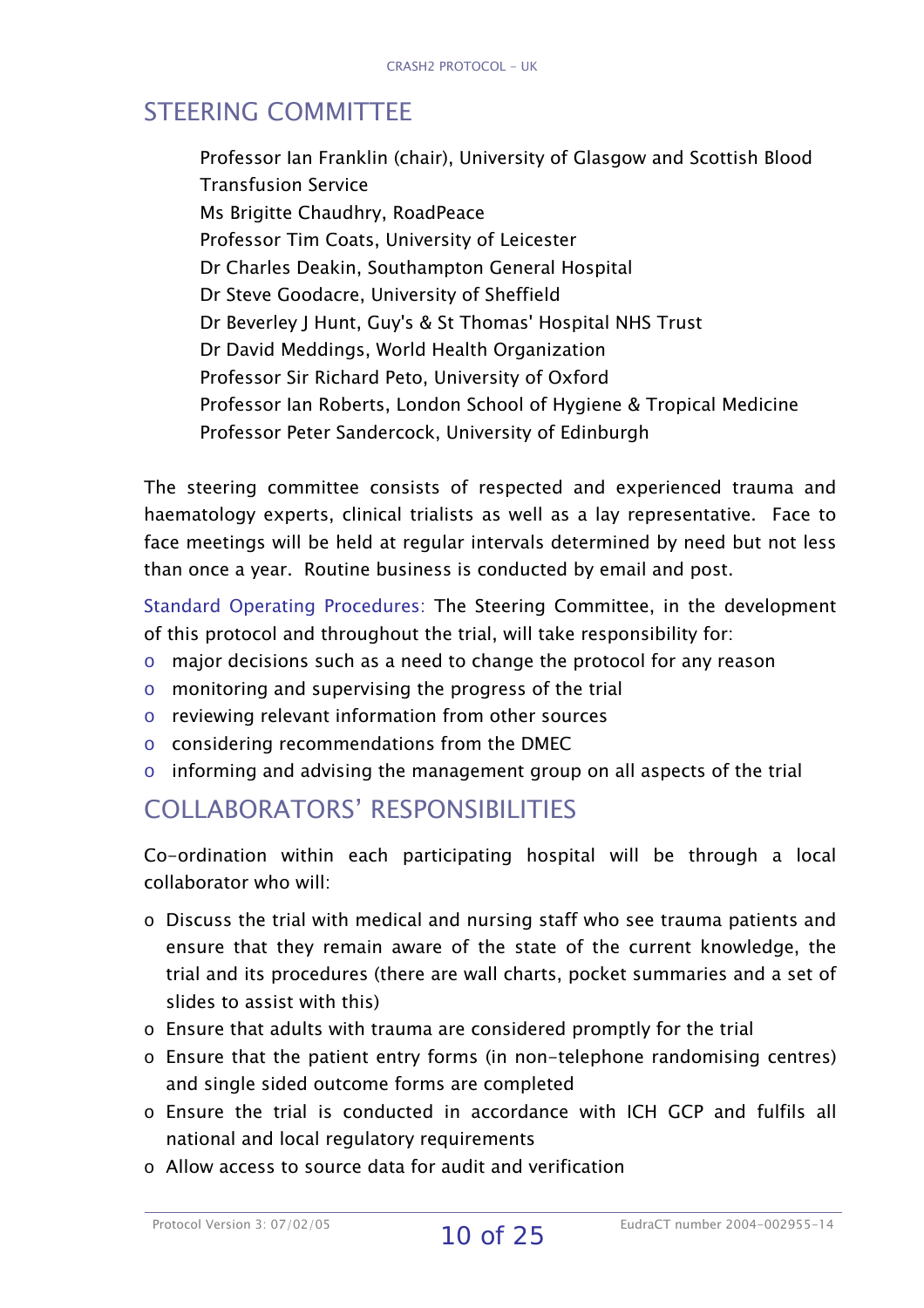# CO-ORDINATING CENTRE RESPONSIBILITIES

- o Provide study materials and a 24-hour randomisation (and unblinding) service
- o Give collaborators regular information about the progress of the study
- o Help ensure complete data collection at discharge
- o Respond to any questions (e.g. from collaborators) about the trial
- o Assure data security and quality and observe data protection laws
- o Ensure trial is conducted in accordance with ICH GCP

### PUBLICATION

The success of CRASH2 will be dependent entirely upon the collaboration of nurses and doctors in the participating hospitals. Hence, the chief credit for the study will be assigned to the collaborators from each participating centre and they will be named personally in the main publications. The results of the trial will be reported first to trial collaborators. Dissemination of results to patients will take place via the media, trial website (www.crash2@Lshtm.ac.uk) and relevant patient organisations.

#### INDEMNITY

CRASH2 is funded by the London School of Hygiene & Tropical Medicine (LSHTM) and the World Health Organization (WHO) and not the manufacturers of tranexamic acid. LSHTM as the Co-ordinating Centre for the trial accepts responsibility attached to its sponsorship of the trial and, as such, would be responsible for claims for any non-negligent harm suffered by anyone as a result of participating in this trial.

### FINANCIAL SUPPORT

LSHTM and WHO funding covers meetings and central organisational costs only. The design, management and finance of the study are entirely independent of the manufacturers of tranexamic acid, which is not a new product. Large trials of such drugs, involving many hospitals, are important for future patients but are practicable only if those collaborating in them do so without payment (except for recompense of any minor local costs that may arise).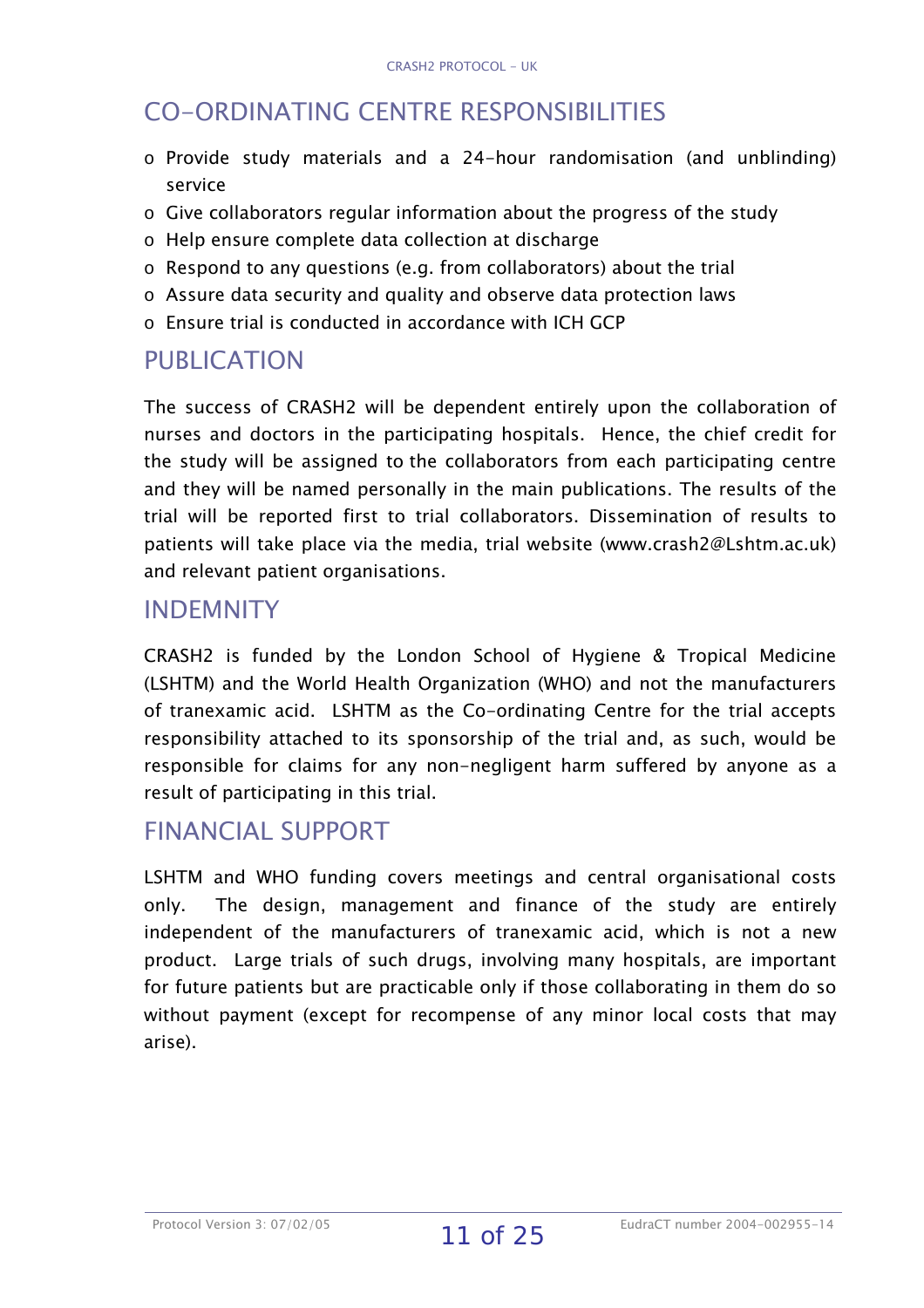# 4. References

1. Murray CJL, Lopez AD. Global health statistics: a compendium of incidence, prevalence and mortality estimates for over 200 conditions. Harvard School of Public Health, Boston: Harvard University Press, 1996.

2. Sauaia A, Moore FA, Moore E, Moser K, Brennan R, Read RA, Pons PT. Epidemiology of trauma deaths: a reassessment. J Trauma1995;38:185-193.

3. The Brain Trauma Foundation. The American Association of Neurological Surgeons. The Joint Section on Neurotrauma and Critical Care. Hypotension. J Neurotrauma. 2000;17(6-7):591-5.

4. Lawson JH, Murphy MP. Challenges for providing effective hemostasis in surgery and trauma. Semin Hematol 2004;41:55-64.

5. Porte RJ, Leebeek FW. Pharmacological strategies to decrease transfusion requirements in patients undergoing surgery. Drugs 2002; 62: 2193-211.

6. Henry DA, Moxey AJ, Carless PA, O'Connell D, McClelland B, Henderson KM, Sly K, Laupacis A, Fergusson D. Antifibrinolytic use for minimising perioperative allogeneic blood transfusion (Cochrane Review). In: The Cochrane Library, Issue 1, 2004. Chichester, UK: John Wiley & Sons, Ltd.

7. Coats T, Roberts I, Shakur H. Antifibrinolytic drugs for acute traumatic injury (Cochrane Review). In: The Cochrane Library, Issue 4, 2004. Chichester, UK: John Wiley & Sons, Ltd.

8. Aylward GW, Dunlop IS, Little BC. Meta-analysis of systemic antifibrinolytics in traumatic hyphema. Eye 1994;8:440-442.

9. Kiwanuka N, Gray RH, Serwadda D, et al. The incidence of HIV-1 associated with injections and transfusions in a prospective cohort, Raki, Uganda. AIDS 2004;18:342-343.

10. Heymann SJ, Brewer TF. The problem of transfusion associated acquired immunodeficiency syndrome in Africa: a quantitative approach. Am J Infection Control 1992;20:256-62.

11. Goodnough LT, Shander A, Brecher ME. Transfusion medicine: looking to the future. Lancet 2003; 361: 161-9.

12. [Fiechtner BK,](http://web5s.silverplatter.com/webspirs/doLS.ws?ss=Fiechtner-B-K+in+AU) [Nuttall GA,](http://web5s.silverplatter.com/webspirs/doLS.ws?ss=Nuttall-G-A+in+AU) [Johnson ME](http://web5s.silverplatter.com/webspirs/doLS.ws?ss=Johnson-M-E+in+AU), [Dong Y](http://web5s.silverplatter.com/webspirs/doLS.ws?ss=Dong-Y+in+AU); [Sujirattanawimol N,](http://web5s.silverplatter.com/webspirs/doLS.ws?ss=Sujirattanawimol-N+in+AU) [Oliver WC](http://web5s.silverplatter.com/webspirs/doLS.ws?ss=Oliver-W-C+in+AU) [Jr,](http://web5s.silverplatter.com/webspirs/doLS.ws?ss=Jr+in+AU) [Sarpal](http://web5s.silverplatter.com/webspirs/doLS.ws?ss=Sarpal-R-S+in+AU)  [RS](http://web5s.silverplatter.com/webspirs/doLS.ws?ss=Sarpal-R-S+in+AU), [Oyen LJ,](http://web5s.silverplatter.com/webspirs/doLS.ws?ss=Oyen-L-J+in+AU) [Ereth MH. Plasma tranexamic acid concentrations during cardiopulmonary](http://web5s.silverplatter.com/webspirs/doLS.ws?ss=Ereth-M-H+in+AU)  H [bypass.](http://web5s.silverplatter.com/webspirs/doLS.ws?ss=Ereth-M-H+in+AU)  Anesth Analg[. 2001; 92\(5\): 1131-6](http://web5s.silverplatter.com/webspirs/doLS.ws?ss=Anesth-Analg+in+SO) 

13. Horrow JC, Van Riper DF, Strong MD, Grunewald KE, Parmet JL. The dose-response relationship of tranexamic acid. Anesthesiology 1995;82:383-92.

14. WWW.CRASH.LSHTM.AC.UK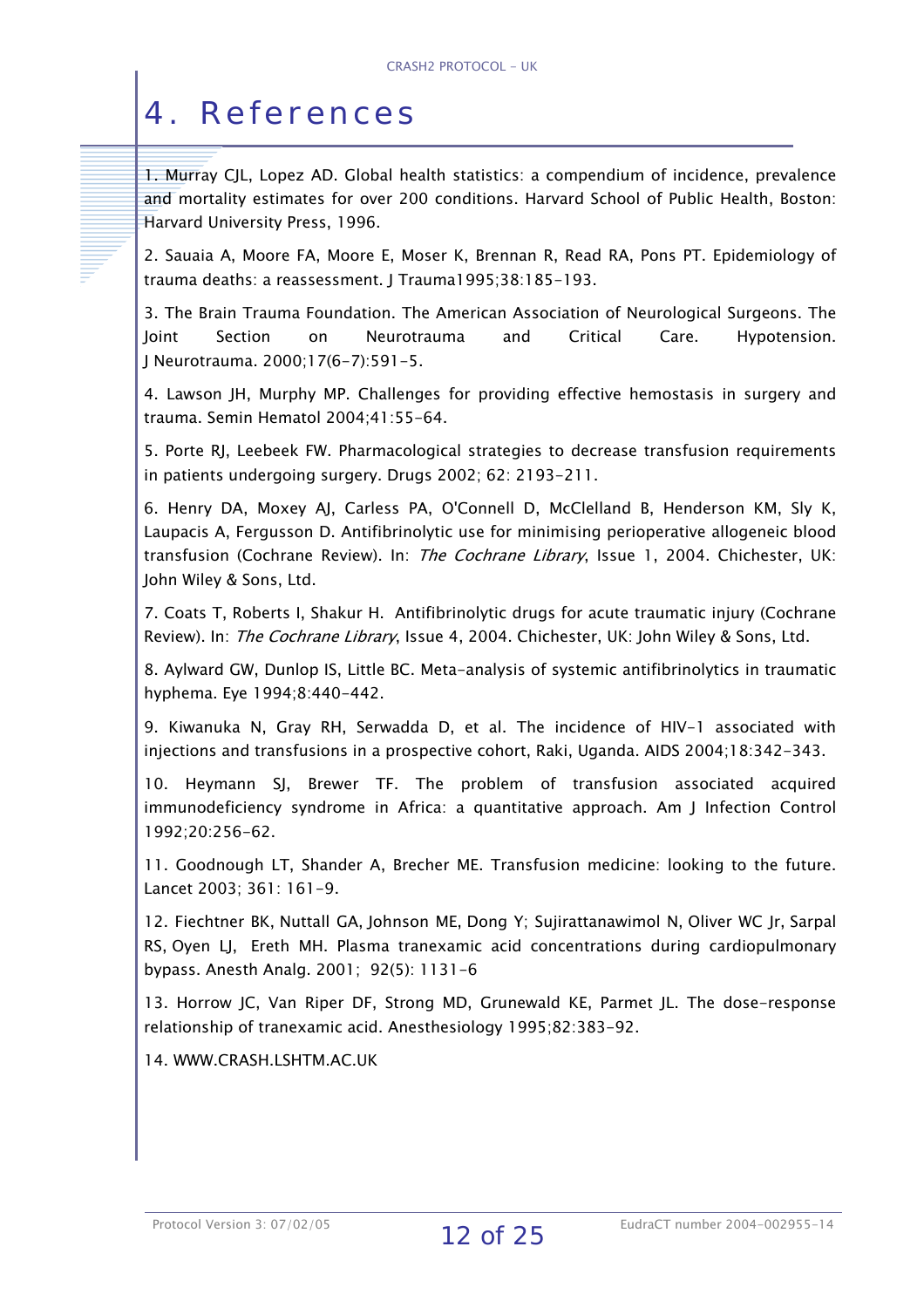# APPENDICES

**THE PERSON**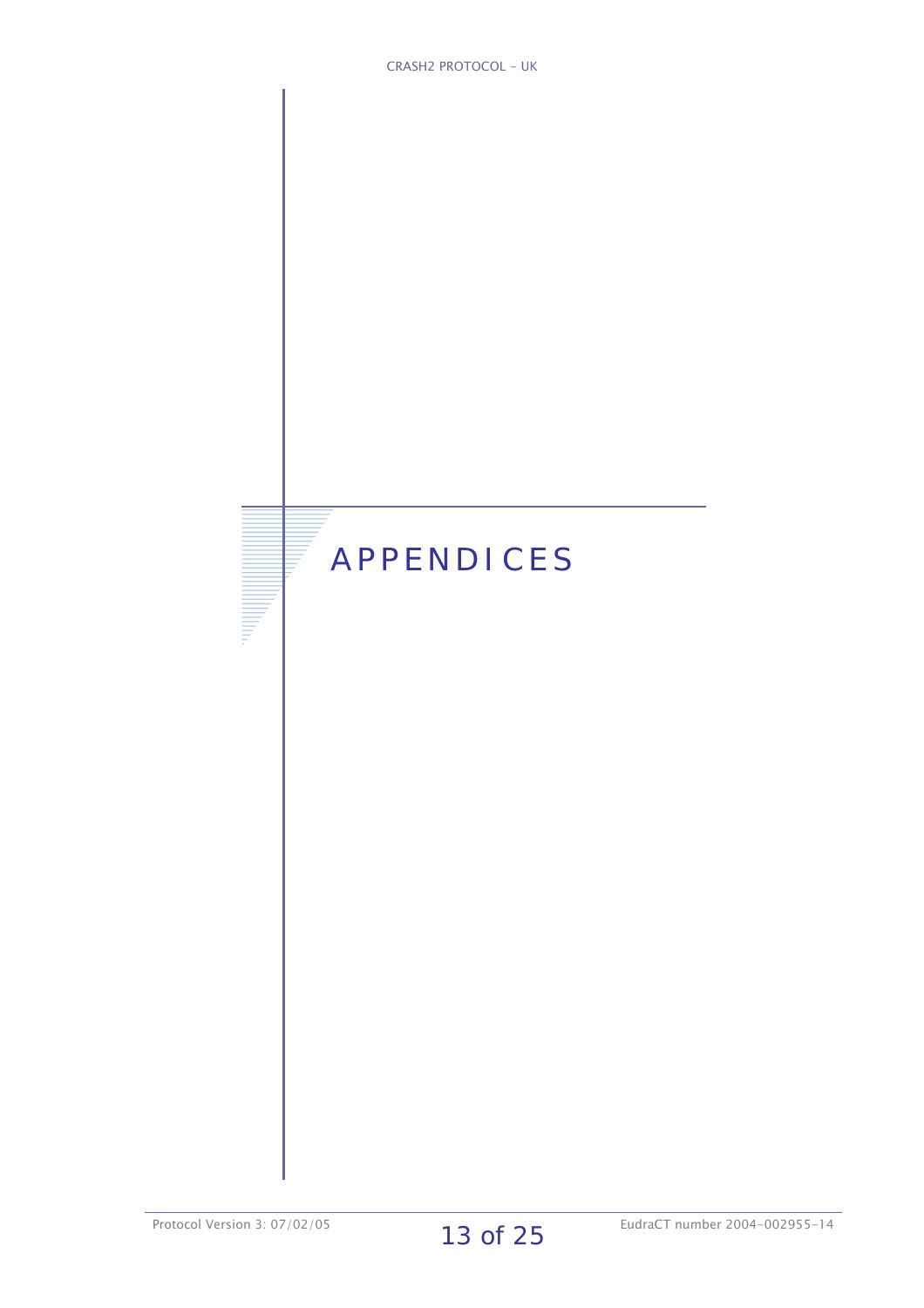# Appendix 1a

# PATIENT INFORMATION SHEET (page1)

(HOSPITAL LETTERHEAD)

# INFORMATION FOR PATIENTS

**INTERNATIONAL STUDY OF BLEEDING AFTER INJURY**

**This hospital is taking part in a research study to find ways to reduce severe bleeding after serious injury. You have been included in this study.** 

#### **WHAT YOU SHOULD KNOW ABOUT RESEARCH STUDIES:**

This form gives information about the study including the aims, risks and benefits of taking part.

In this hospital, patients with severe bleeding are given the usual emergency treatment for bleeding. The aim of this research study is to find a better treatment. We hope that the study treatment (tranexamic acid) will help clotting and so lessen the amount of blood lost and reduce the need for a blood transfusion. But the study treatment may cause clots where they are not needed. We hope to find that the treatment will do a little more good than harm but we don't yet know this. Please read the information below carefully and ask the doctor looking after you any questions you have.

#### **1) Why is this research being done?**

Severe bleeding is a common cause of death after injury and it is important to find better ways of reducing the amount of blood lost.

#### **2) What is the purpose of this study?**

Tranexamic acid is often used to reduce bleeding after major surgery such as heart operations. This study is being done to see if it can also reduce bleeding after major injury. Tranexamic acid is not a new drug and is an approved treatment for many common conditions that involve bleeding.

#### **3) Who is doing the study?**

Dr **Example 20** is in charge of this study at this hospital. The study is co-ordinated by doctors at The University of London.

#### **4) A patient cannot be in this study if:**

- he/she is known to be under 16
- he/she was injured more than 8 hours before arriving in hospital
- the doctor thinks there is a particular reason why tranexamic acid definitely **should not**  be given
- the doctor thinks there is a particular reason why tranexamic acid definitely **should** be given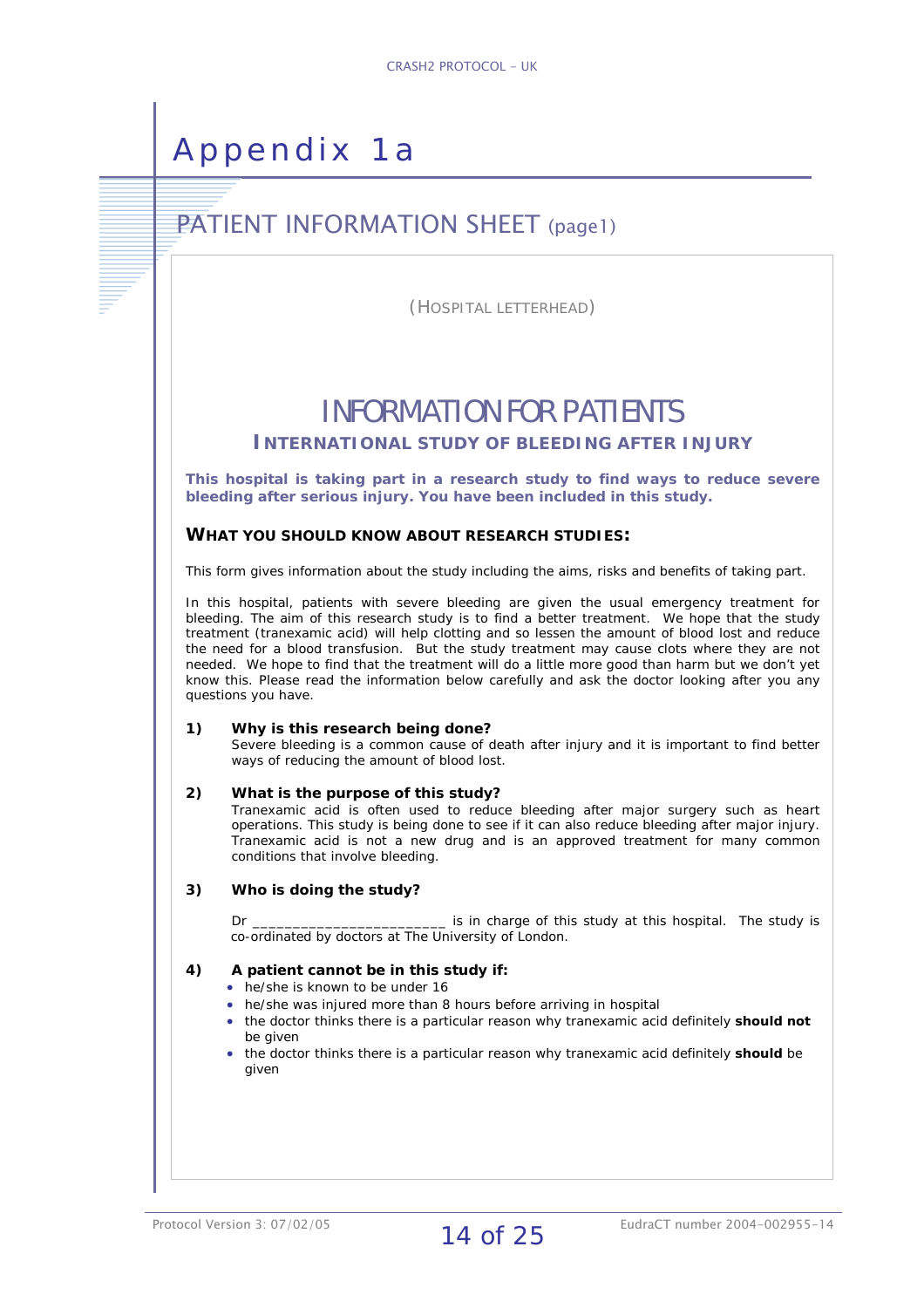| What has happened to you after you were included in this study?<br>You were given all the usual emergency treatments for bleeding, including fluids to replace<br>the blood that you lost. You were also given a dose of either the active tranexamic acid or<br>an inactive dummy medicine called saline. The dose was given over a period of eight<br>hours. The choice of what to give (active treatment or dummy treatment) was made<br>randomly by a computer at the University of Oxford, UK. The doctors looking after you do<br>not know whether you got the active or the dummy medicine. This information is kept on a<br>confidential list in another hospital. The study involves no extra tests but your doctor will<br>send brief details about how you have been to the Co-ordinating Centre in London. This<br>information will be used in strict confidence by the people working on the study and will<br>not be released under any circumstance.<br>What are the possible risks of being in the study?<br>serious side effects with short term use. Tranexamic acid is NOT a new drug.<br>What are the possible benefits of being in the study?<br>from this study will help people with similar injuries in the future.<br>If you have any questions or problems, who can you call?<br>If you have any questions you can contact<br>Dr i version of the set of the set of the set of the set of the set of the set of the set of the set of the set of the set of the set of the set of the set of the set of the set of the set of the set of the set of the set<br>_________by telephoning _<br>What information do we keep private? |
|------------------------------------------------------------------------------------------------------------------------------------------------------------------------------------------------------------------------------------------------------------------------------------------------------------------------------------------------------------------------------------------------------------------------------------------------------------------------------------------------------------------------------------------------------------------------------------------------------------------------------------------------------------------------------------------------------------------------------------------------------------------------------------------------------------------------------------------------------------------------------------------------------------------------------------------------------------------------------------------------------------------------------------------------------------------------------------------------------------------------------------------------------------------------------------------------------------------------------------------------------------------------------------------------------------------------------------------------------------------------------------------------------------------------------------------------------------------------------------------------------------------------------------------------------------------------------------------------------------------------------------------------------------|
| Tranexamic acid is widely used and at the moment there is no conclusive evidence of<br>We hope that tranexamic acid may help reduce blood loss. The knowledge that we gain                                                                                                                                                                                                                                                                                                                                                                                                                                                                                                                                                                                                                                                                                                                                                                                                                                                                                                                                                                                                                                                                                                                                                                                                                                                                                                                                                                                                                                                                                 |
|                                                                                                                                                                                                                                                                                                                                                                                                                                                                                                                                                                                                                                                                                                                                                                                                                                                                                                                                                                                                                                                                                                                                                                                                                                                                                                                                                                                                                                                                                                                                                                                                                                                            |
|                                                                                                                                                                                                                                                                                                                                                                                                                                                                                                                                                                                                                                                                                                                                                                                                                                                                                                                                                                                                                                                                                                                                                                                                                                                                                                                                                                                                                                                                                                                                                                                                                                                            |
|                                                                                                                                                                                                                                                                                                                                                                                                                                                                                                                                                                                                                                                                                                                                                                                                                                                                                                                                                                                                                                                                                                                                                                                                                                                                                                                                                                                                                                                                                                                                                                                                                                                            |
|                                                                                                                                                                                                                                                                                                                                                                                                                                                                                                                                                                                                                                                                                                                                                                                                                                                                                                                                                                                                                                                                                                                                                                                                                                                                                                                                                                                                                                                                                                                                                                                                                                                            |
| All information about you and your injury will be kept private. The only people allowed to<br>look at the information will be the doctors who are running the study, the staff at the Co-<br>ordinating Centre and the regulatory authorities who check that the study is being carried<br>out correctly. We will publish the results of the study in a medical journal so that other<br>doctors can benefit from the knowledge, but your personal information will not be included<br>and there will be no way that you can be identified.                                                                                                                                                                                                                                                                                                                                                                                                                                                                                                                                                                                                                                                                                                                                                                                                                                                                                                                                                                                                                                                                                                                |
| Can the study end early for the participant?<br>The study treatment was given in the emergency situation. We hope that you will let us<br>use information about how you got on, but if you do not want us to use it then please tell<br>your doctor.                                                                                                                                                                                                                                                                                                                                                                                                                                                                                                                                                                                                                                                                                                                                                                                                                                                                                                                                                                                                                                                                                                                                                                                                                                                                                                                                                                                                       |
| What else do you need to know?<br>• The study is funded by the University of London and the World Health Organisation, not<br>the makers of tranexamic acid.                                                                                                                                                                                                                                                                                                                                                                                                                                                                                                                                                                                                                                                                                                                                                                                                                                                                                                                                                                                                                                                                                                                                                                                                                                                                                                                                                                                                                                                                                               |
| • The London School of Hygiene & Tropical Medicine (University of London) as the Co-<br>ordinating Centre for the study accepts responsibility attached to its sponsorship of the<br>study and, as such, would be responsible for claims for any non-negligent harm suffered<br>by anyone as a result of participating in this study.                                                                                                                                                                                                                                                                                                                                                                                                                                                                                                                                                                                                                                                                                                                                                                                                                                                                                                                                                                                                                                                                                                                                                                                                                                                                                                                      |
| • We will ask you to sign a separate consent form and give you a copy to keep.                                                                                                                                                                                                                                                                                                                                                                                                                                                                                                                                                                                                                                                                                                                                                                                                                                                                                                                                                                                                                                                                                                                                                                                                                                                                                                                                                                                                                                                                                                                                                                             |
| <b>STUDY CO-ORDINATING CENTRE:</b><br>International Study of Bleeding After Injury, Room 180                                                                                                                                                                                                                                                                                                                                                                                                                                                                                                                                                                                                                                                                                                                                                                                                                                                                                                                                                                                                                                                                                                                                                                                                                                                                                                                                                                                                                                                                                                                                                               |

I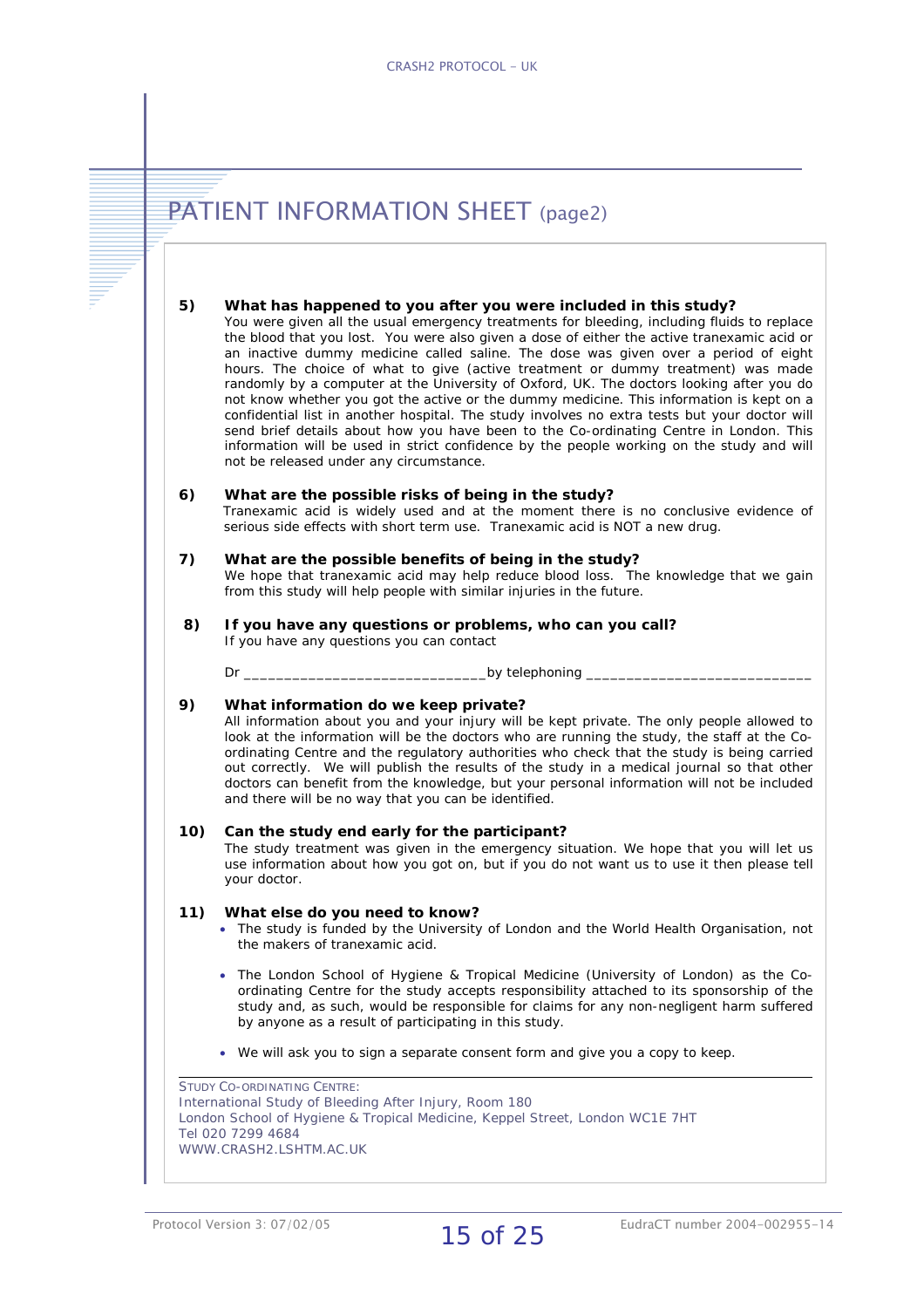# **PATIENT CONSENT**

Hospital Name:

Patient Hospital ID:

Randomisation Number:

Name of Principal Investigator:

# PATIENT CONSENT FORM

#### **INTERNATIONAL STUDY OF BLEEDING AFTER INJURY**

|                                                                                                                                                                                                                                                                                                                                 |      |           | <b>PLEASE INITIAL BOX</b> |
|---------------------------------------------------------------------------------------------------------------------------------------------------------------------------------------------------------------------------------------------------------------------------------------------------------------------------------|------|-----------|---------------------------|
| 1. I confirm that I have read and understood the information sheet Version<br>2, dated 9 December 2004, for the above study and have had the<br>opportunity to ask questions.                                                                                                                                                   |      |           |                           |
| 2. I understand that my participation is voluntary and that I am free to<br>withdraw at any time, without giving any reason, without my medical<br>care or legal rights being affected.                                                                                                                                         |      |           |                           |
| 3. I understand that sections of any of my medical notes may be looked at<br>by responsible individuals from The London School of Hygiene & Tropical<br>Medicine or from regulatory authorities where it is relevant to my taking<br>part in research. I give permission for these individuals to have access<br>to my records. |      |           |                           |
| 4. I agree to take part in the above study / for my information to be used<br>in this trial                                                                                                                                                                                                                                     |      |           |                           |
|                                                                                                                                                                                                                                                                                                                                 |      |           |                           |
| 5. I understand that I can withdraw my consent at any time and my<br>medical care will not be affected in anyway by my withdrawal                                                                                                                                                                                               |      |           |                           |
| Name of Patient                                                                                                                                                                                                                                                                                                                 | Date | Signature |                           |
| Name of Person taking consent<br>(if different from researcher)                                                                                                                                                                                                                                                                 | Date | Signature |                           |
| Researcher                                                                                                                                                                                                                                                                                                                      | Date | Signature |                           |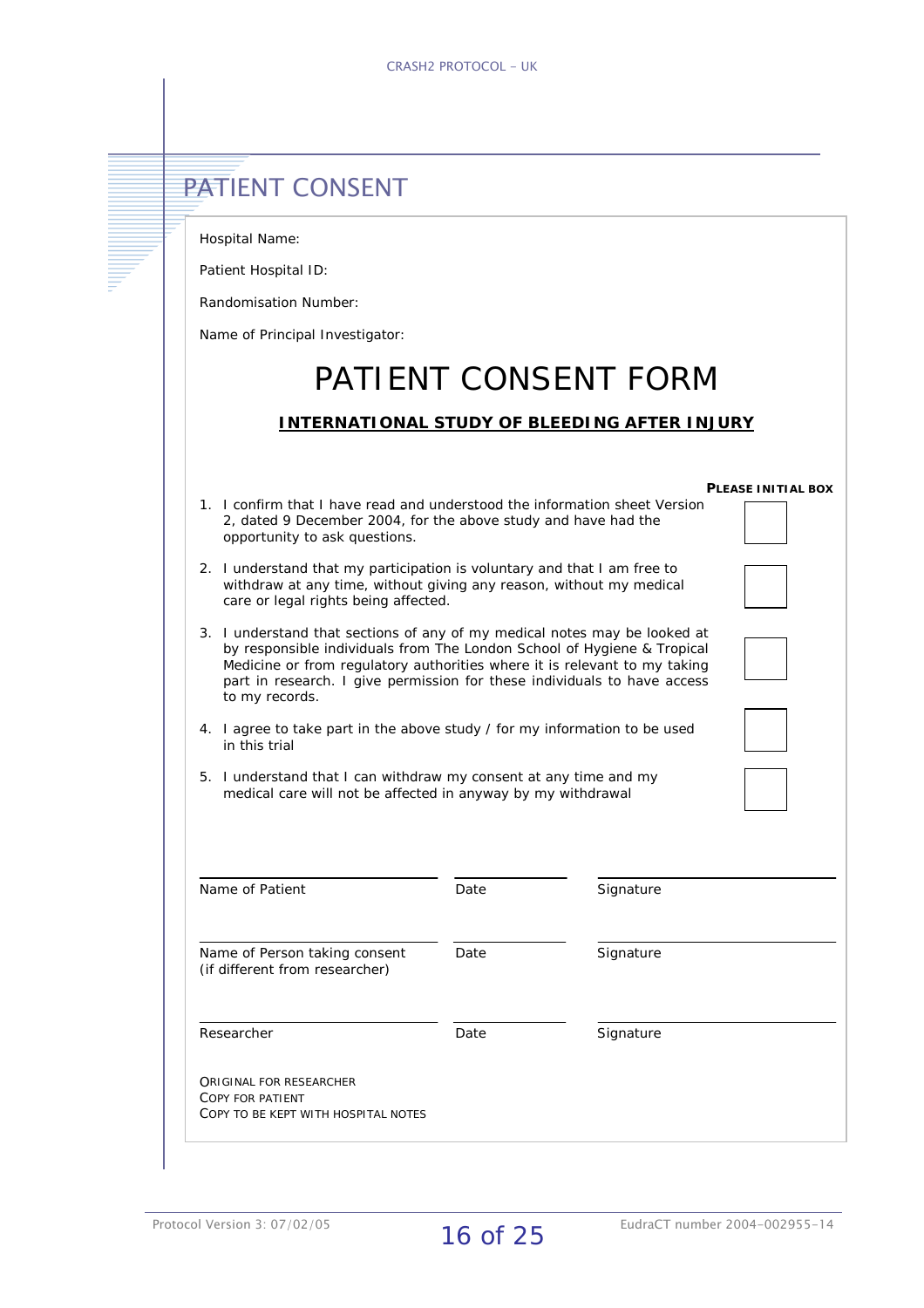# Appendix 1b

### **LEGAL REPRESENTATIVE INFORMATION SHEET** (page 1)

(HOSPITAL LETTERHEAD)

#### LEGAL REPRESENTATIVE CONSENT FORM (PERSONAL /PROFESSIONAL)

#### **INTERNATIONAL STUDY OF BLEEDING AFTER INJURY**

**This hospital is taking part in a research study to find ways to reduce severe bleeding after serious injury. We are asking for your permission to enrol into a research study or continue study treatment** 

**for \_\_\_\_\_\_\_\_\_\_\_\_\_\_\_\_\_\_\_\_\_\_\_\_\_\_\_\_\_\_\_\_ (the participant). You are being asked because the patient is unable to give consent.** 

#### **WHAT YOU SHOULD KNOW ABOUT RESEARCH STUDIES:**

This form gives information about the study including the aims, risks and benefits of taking part.

In this hospital, patients with severe bleeding are given the usual emergency treatment for bleeding. The aim of this research study is to find a better treatment. We hope that the study treatment (tranexamic acid) will help clotting and so lessen the amount of blood lost and reduce the need for a blood transfusion. But the study treatment may cause clots where they are not needed. We hope to find that the treatment will do a little more good than harm but we don't yet know this. Please read the information below carefully and ask the doctor looking after the participant any questions you have.

#### **hy is this research being done? 1) W**

Severe bleeding is a common cause of death after injury and it is important to find better ways of reducing the amount of blood lost.

#### **2) What is the purpose of this study?**

Tranexamic acid is often used to reduce bleeding after major surgery such as heart operations. This study is being done to see if it can also reduce bleeding after major injury. Tranexamic acid is not a new drug and is an approved treatment for many common conditions that involve bleeding.

#### **3) Who is doing the study?**

Dr \_\_\_\_\_\_\_\_\_\_\_\_\_\_\_\_\_\_\_\_\_\_\_\_ is in charge of this study at this hospital. The study is coordinated by doctors at the University of London.

#### **4) A patient cannot be in this study if:**

- he/she is known to be under 16
- he/she was injured more than 8 hours before arriving in hospital
- the doctor thinks there is a particular reason why tranexamic acid definitely **should not** be given
- the doctor thinks there is a particular reason why tranexamic acid definitely **should** be given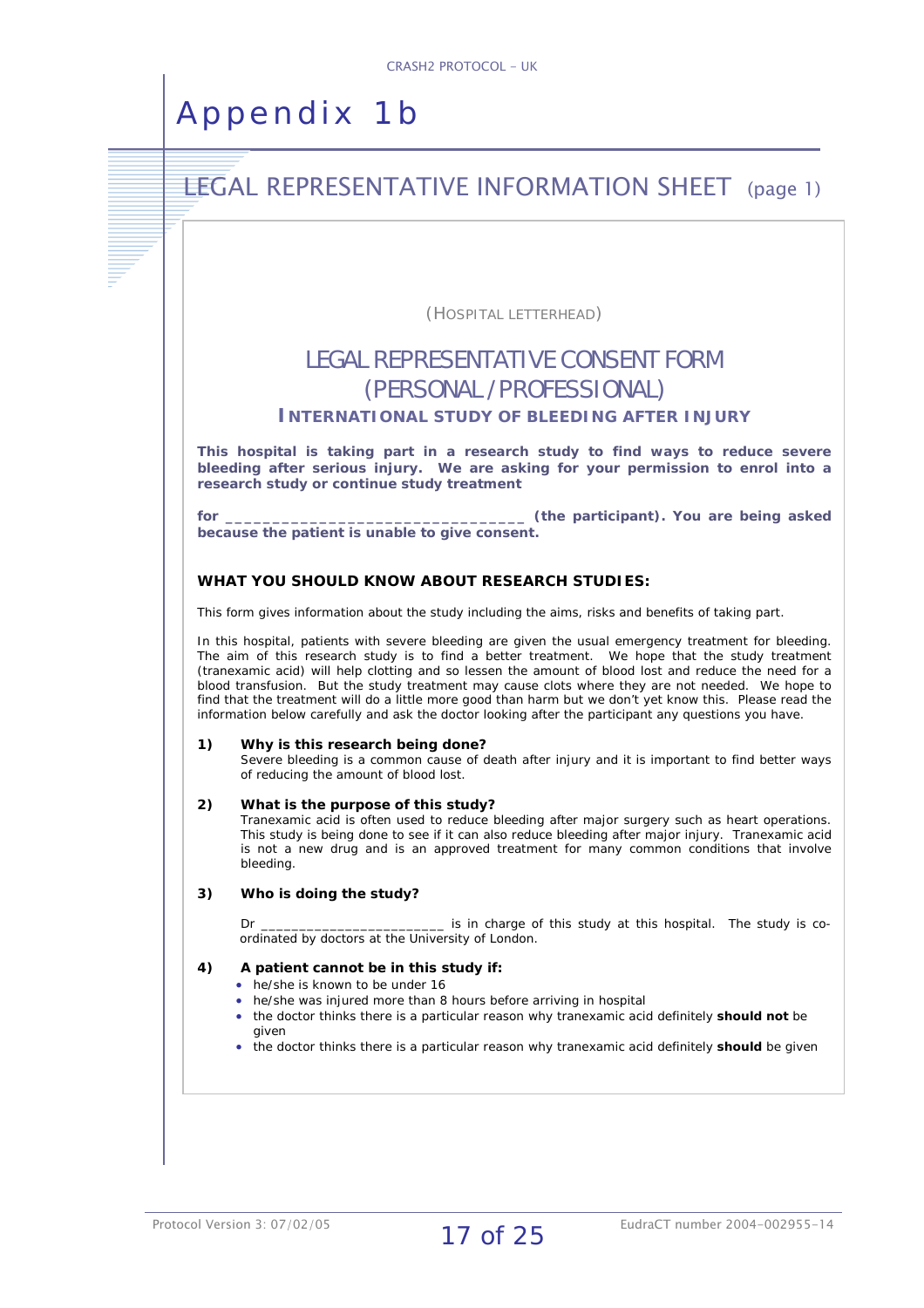|     | <b>LEGAL REPRESENTATIVE INFORMATION SHEET (page 2)</b>                                                                                                                                                                                                                                                                                                                                                                                                                                                                                                                                                                                                                                                                                                                                                                                                                                                                                                                                                                                                       |
|-----|--------------------------------------------------------------------------------------------------------------------------------------------------------------------------------------------------------------------------------------------------------------------------------------------------------------------------------------------------------------------------------------------------------------------------------------------------------------------------------------------------------------------------------------------------------------------------------------------------------------------------------------------------------------------------------------------------------------------------------------------------------------------------------------------------------------------------------------------------------------------------------------------------------------------------------------------------------------------------------------------------------------------------------------------------------------|
| 5)  | What will happen to the participant if you decide to allow him or her to be<br>included in this study?<br>The participant was given all the usual emergency treatments for bleeding, including fluids to<br>replace the blood that he/she lost. He/she was also given a dose of either the active tranexamic<br>acid or an inactive dummy medicine called saline. The dose was given over a period of eight<br>hours. The choice of what to give (active treatment or dummy treatment) was made randomly<br>by a computer in the University of Oxford, UK. The doctors looking after the participant do not<br>know whether he/she got the active or the dummy medicine. This information is kept on a<br>confidential list in another hospital. The study involves no extra tests but the treating doctor will<br>send brief details to the Co-ordinating Centre in London about how the participant has been.<br>This information will be used in strict confidence by the people working on the study and will not<br>be released under any circumstance. |
| 6)  | What are the possible risks of being in the study?<br>Tranexamic acid is widely used and at the moment there is no conclusive evidence of serious<br>side effects with short term use. Tranexamic acid is NOT a new drug.                                                                                                                                                                                                                                                                                                                                                                                                                                                                                                                                                                                                                                                                                                                                                                                                                                    |
| 7)  | What are the possible benefits of being in the study?<br>We hope that tranexamic acid may help reduce blood loss. The knowledge that we gain from<br>this study will help people with similar injuries in the future.                                                                                                                                                                                                                                                                                                                                                                                                                                                                                                                                                                                                                                                                                                                                                                                                                                        |
| 8)  | If you have any questions or problems, who can you call?<br>If you have any questions you can contact                                                                                                                                                                                                                                                                                                                                                                                                                                                                                                                                                                                                                                                                                                                                                                                                                                                                                                                                                        |
| 9)  | What information do we keep private?<br>All information about the participant and his/her injury will be kept private. The only people<br>allowed to look at the information will be the doctors who are running the study, the staff at the<br>Co-ordinating Centre and the regulatory authorities who check that the study is being carried<br>out correctly. We will publish the results of the study in a medical journal so that other doctors<br>can benefit from the knowledge, but personal information will not be included and there will be<br>no way that the participants can be identified.                                                                                                                                                                                                                                                                                                                                                                                                                                                    |
| 10) | Can the study end early for the participant?<br>The study treatment can be stopped at any time in the 8 hours if necessary. We hope that you<br>will let us use information about how the participant got on, but if you do not want us to use it<br>then please tell the treating doctor.                                                                                                                                                                                                                                                                                                                                                                                                                                                                                                                                                                                                                                                                                                                                                                   |
| 11) | What else do you need to know?<br>. The study is funded by the University of London and the World Health Organisation, not the<br>makers of tranexamic acid.                                                                                                                                                                                                                                                                                                                                                                                                                                                                                                                                                                                                                                                                                                                                                                                                                                                                                                 |
|     | • The London School of Hygiene & Tropical Medicine (University of London) as the Co-ordinating<br>Centre for the study accepts responsibility attached to its sponsorship of the study and, as<br>such, would be responsible for claims for any non-negligent harm suffered by anyone as a<br>result of participating in this study.                                                                                                                                                                                                                                                                                                                                                                                                                                                                                                                                                                                                                                                                                                                         |
|     | • We will give you a copy of this consent form to keep.                                                                                                                                                                                                                                                                                                                                                                                                                                                                                                                                                                                                                                                                                                                                                                                                                                                                                                                                                                                                      |
|     | <b>STUDY CO-ORDINATING CENTRE:</b><br>International Study of Bleeding After Injury, Room 180<br>London School of Hygiene & Tropical Medicine<br>Keppel Street, London WC1E 7HT<br>Tel 020 7299 4684<br>WWW.CRASH2.LSHTM.AC.UK                                                                                                                                                                                                                                                                                                                                                                                                                                                                                                                                                                                                                                                                                                                                                                                                                                |
|     |                                                                                                                                                                                                                                                                                                                                                                                                                                                                                                                                                                                                                                                                                                                                                                                                                                                                                                                                                                                                                                                              |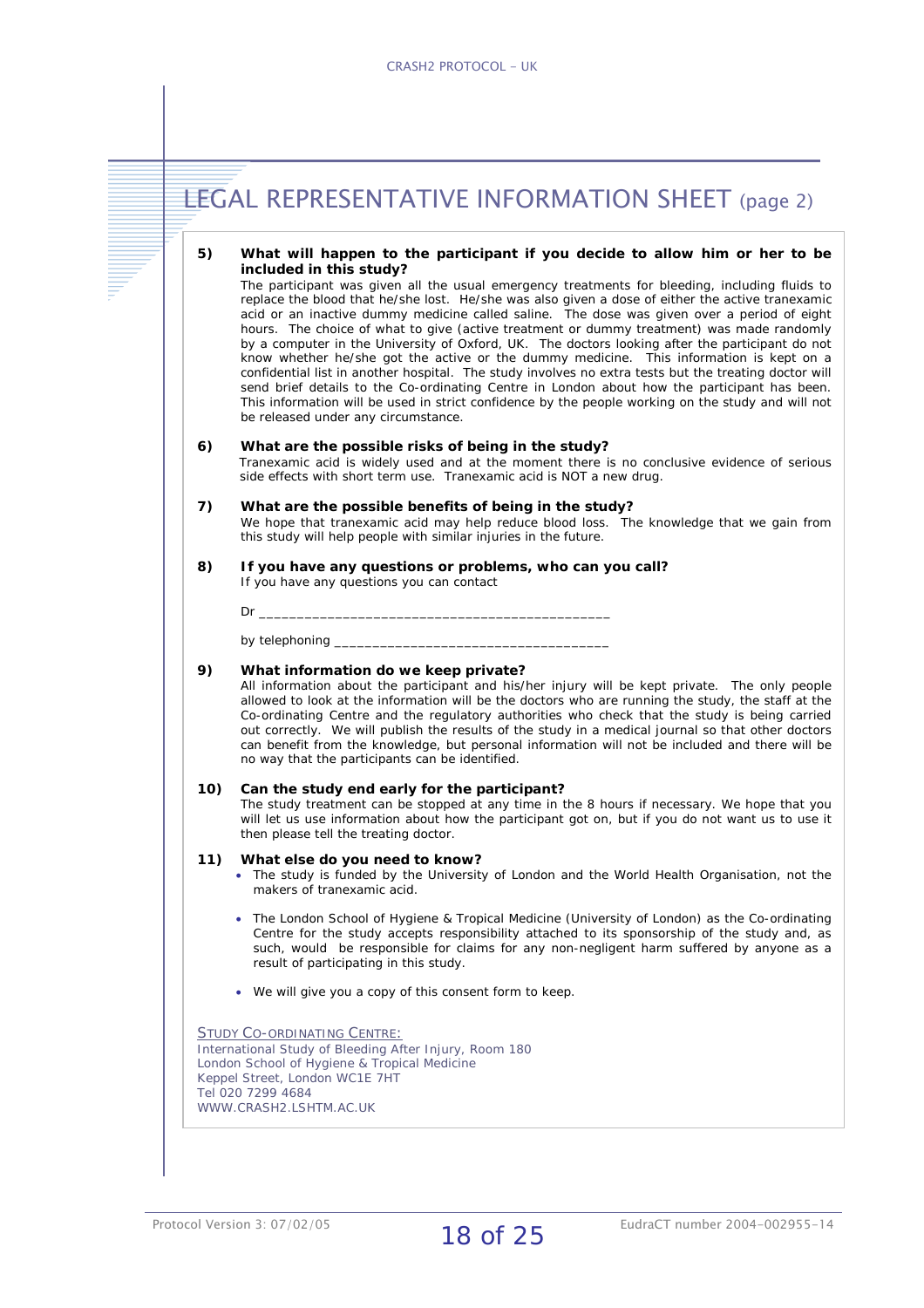|  | <b>ELEGAL REPRESENTATIVE CONSENT</b> |  |
|--|--------------------------------------|--|
|  |                                      |  |

Hospital Name: Patient Hospital ID: Randomisation Number: Name of Principal Investigator: LEGAL REPRESENTATIVE CONSENT FORM **CLINICAL RANDOMISATION OF AN ANTIFIBRINOLYTIC IN SIGNIFICANT HAEMORRHAGE PLEASE INITIAL BOX** 1. I confirm that I have read and understood the information sheet Version 2, dated 9 December 2004, for the above study and have had the opportunity to ask questions. 2. The research study described in this consent form, including the risks and benefits, has been explained to me and all of my questions have been answered to my satisfaction. I consent to the participation of \_\_\_\_\_\_\_\_\_\_\_\_\_\_\_\_\_\_\_\_\_\_\_\_\_\_\_\_\_\_ in this research study. To my knowledge, participation would not conflict with his/her religious or personal beliefs. 3. I may withdraw this consent at any time. Name of Legal Representative Date Date Signature Name of Person taking consent Date Date Signature (if different from researcher) Researcher **Date** Signature

ORIGINAL FOR RESEARCHER COPY FOR PATIENT

COPY FOR LEGAL REPRESENTATIVE COPY TO BE KEPT WITH HOSPITAL NOTES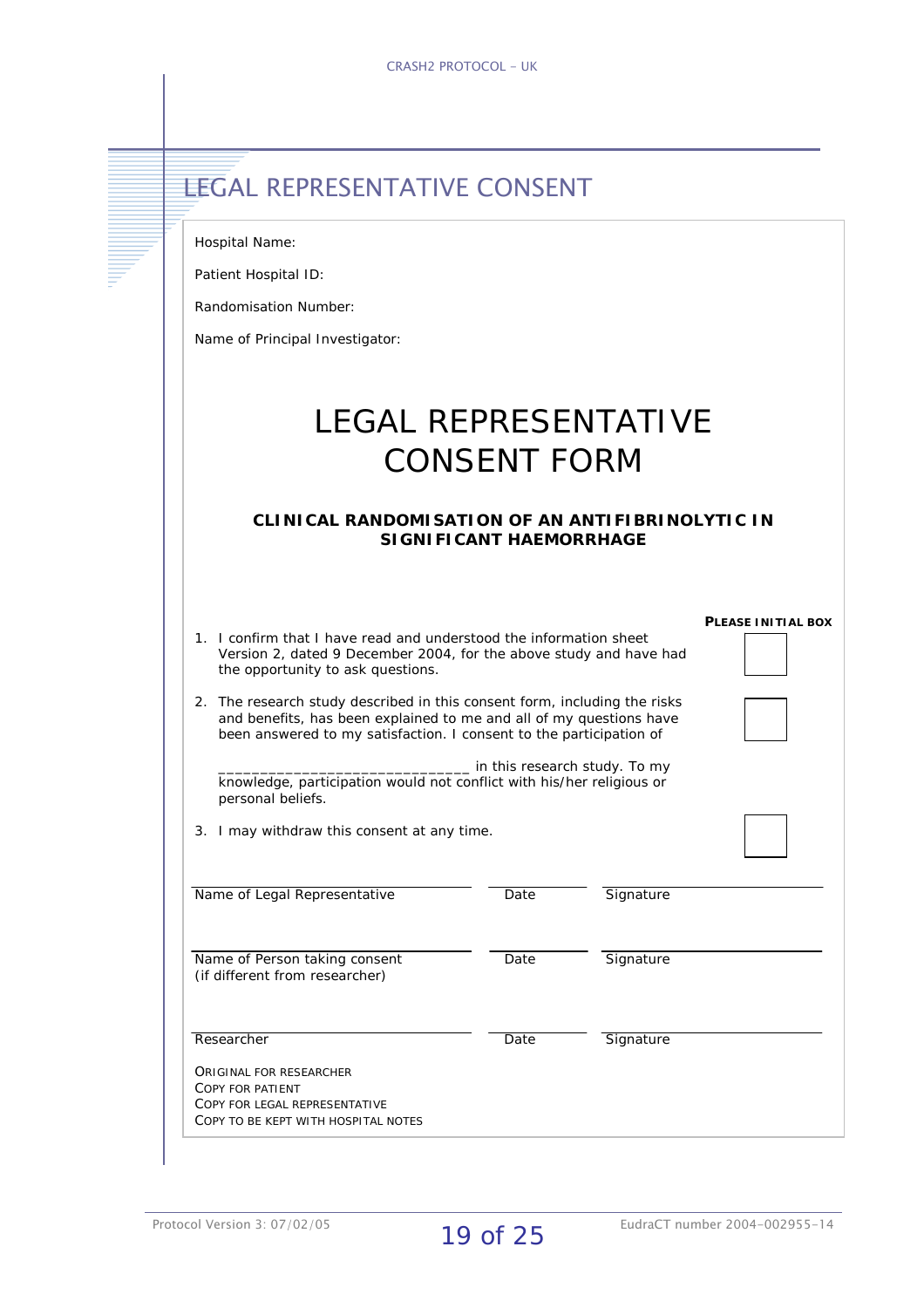# **PATIENT ENTRY FORM**

|     | 1. Country                                                                              |              |            |                                                                          |                                                                                                                              |                                                                                              |
|-----|-----------------------------------------------------------------------------------------|--------------|------------|--------------------------------------------------------------------------|------------------------------------------------------------------------------------------------------------------------------|----------------------------------------------------------------------------------------------|
|     | <b>2.</b> Name of hospital (or your hospital code)                                      |              |            |                                                                          |                                                                                                                              |                                                                                              |
|     | 3. Name of caller                                                                       |              |            |                                                                          |                                                                                                                              |                                                                                              |
|     | <b>INFORMATION ABOUT THE PATIENT</b>                                                    |              |            |                                                                          |                                                                                                                              |                                                                                              |
|     | 4. Patient sex (please circle)                                                          | Male         | Female     | 5. Patient initials                                                      |                                                                                                                              |                                                                                              |
|     | <b>6.</b> Patient hospital identification number                                        |              |            |                                                                          |                                                                                                                              |                                                                                              |
|     | 7. Do you know patient's date of birth?                                                 |              |            |                                                                          |                                                                                                                              |                                                                                              |
|     | <b>YEAR</b><br>$a.$ YES - date of birth                                                 | <b>MONT-</b> | <b>DAY</b> | $D. NO$ – approximate age                                                |                                                                                                                              |                                                                                              |
|     | <b>INFORMATION ABOUT THE INJURY</b>                                                     |              |            |                                                                          |                                                                                                                              |                                                                                              |
| 8.  | Estimated number of hours since injury                                                  |              |            | hours                                                                    |                                                                                                                              |                                                                                              |
| 9.  | Type of injury (please circle)                                                          |              | 1 Blunt    | 2 Penetrating                                                            | 3 Both                                                                                                                       |                                                                                              |
|     | FIRST MEASUREMENT IN HOSPITAL OF THE FOLLOWING (IF UNKNOWN GIVE VALUE AT RANDOMISATION) |              |            |                                                                          |                                                                                                                              |                                                                                              |
| 10. | Systolic BP (mmHg)                                                                      |              |            | 11.                                                                      | Respiratory rate (per min)                                                                                                   |                                                                                              |
| 12. | Central capillary refill time (sec)                                                     |              |            | 13.                                                                      | Heart rate (per min)                                                                                                         |                                                                                              |
| 14. | Glasgow Coma Score (max 15)                                                             |              |            | <b>EYE OPENING</b><br>4 Spontaneous<br>3 To sound<br>2 To pain<br>1 None | <b>MOTOR RESPONSE</b><br>6 Obeys commands<br>5 Localising<br>4 Normal flexion<br>3 Abnormal flexion<br>2 Extending<br>1 None | <b>VERBAL RESPONSE</b><br>5 Orientated<br>4 Confused speech<br>3 Words<br>2 Sounds<br>1 None |
|     | Now call <b>2000 585 323</b> with these answers and                                     |              |            |                                                                          |                                                                                                                              |                                                                                              |
|     | write down the treatment pack number given at the end of the phone call                 |              |            |                                                                          |                                                                                                                              |                                                                                              |
|     |                                                                                         |              |            |                                                                          |                                                                                                                              |                                                                                              |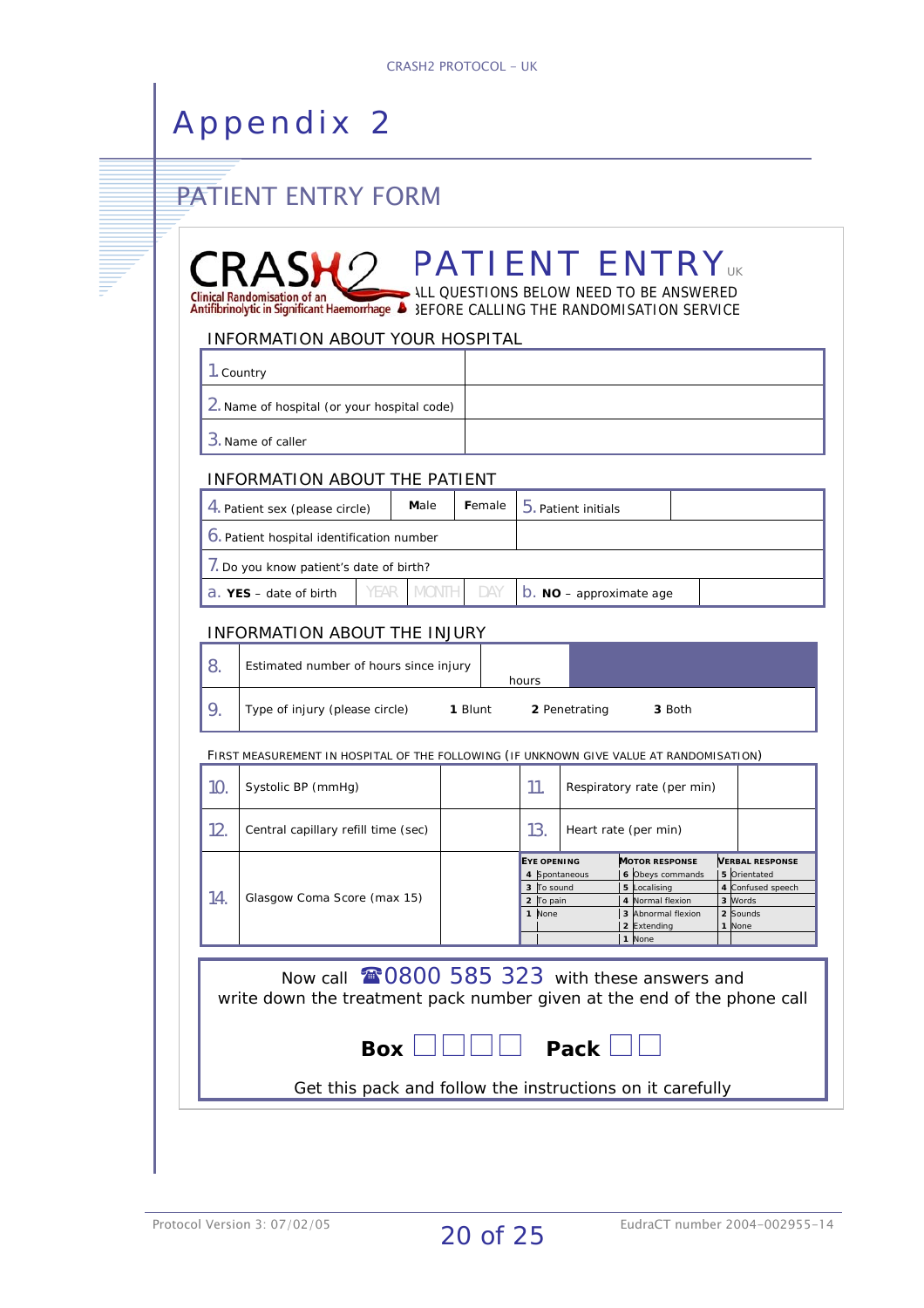

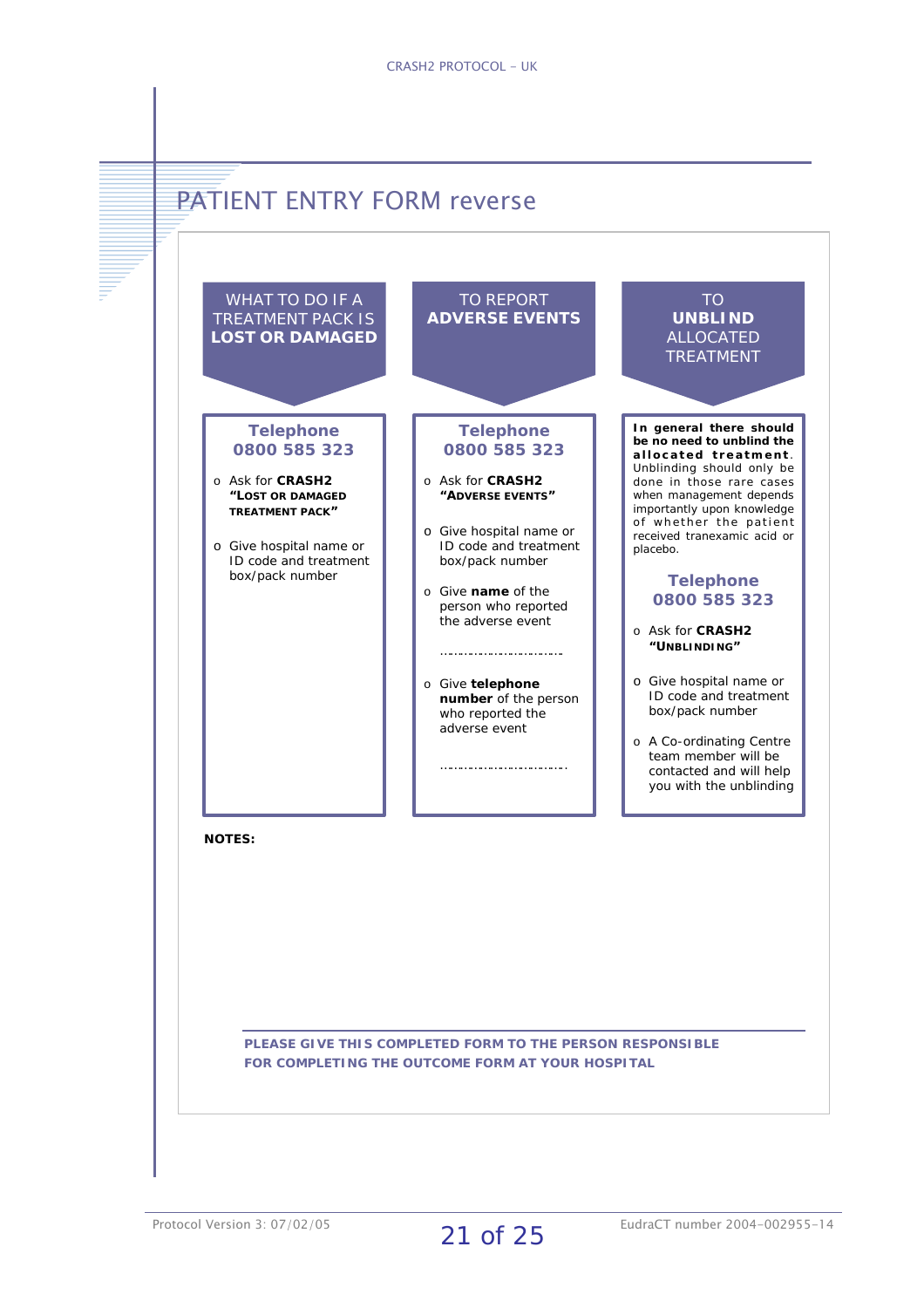# **OUTCOME FORM**

| Antifibrinolytic in Significant Haemorrhage                            |                          |                        | <b>OUTCOME FORM</b>                       | COMPLETE AT DISCHARGE FROM THE RANDOMISING HOSPITAL,                             |            | Attach<br>treatment<br>pack sticker<br>here                                  |
|------------------------------------------------------------------------|--------------------------|------------------------|-------------------------------------------|----------------------------------------------------------------------------------|------------|------------------------------------------------------------------------------|
|                                                                        |                          |                        |                                           | DEATH IN HOSPITAL OR 28 DAYS AFTER INJURY, WHICHEVER OCCURS FIRST                |            |                                                                              |
| 1. HOSPITAL<br>(Hospital name or code)                                 |                          |                        |                                           |                                                                                  |            |                                                                              |
| 2. PATIENT                                                             |                          |                        |                                           |                                                                                  |            |                                                                              |
| Patient Initials                                                       |                          | Hospital ID Number     |                                           |                                                                                  | Sex        | F<br>м                                                                       |
| <b>MONT</b><br>Date of Birth<br><b>YEAR</b>                            | DAY                      |                        |                                           |                                                                                  |            |                                                                              |
| 3. OUTCOME                                                             |                          |                        |                                           |                                                                                  |            |                                                                              |
| 3.1 DEATH IN HOSPITAL                                                  |                          | 3.2 PATIENT ALIVE      |                                           |                                                                                  |            |                                                                              |
| Date of death <b>YEAR</b> / MONTH<br>DAY                               |                          |                        |                                           | <b>Discharged</b> – Date of discharge   YEAR   WONTH   DAY                       |            |                                                                              |
| Cause of death                                                         |                          |                        |                                           |                                                                                  |            |                                                                              |
| Bleeding                                                               |                          |                        |                                           | <b>Still in this hospital now</b> (28 days after injury) - Date YEAR / MONTH DAY |            |                                                                              |
| Head injury                                                            |                          |                        |                                           |                                                                                  |            |                                                                              |
| Myocardial Infarction                                                  |                          |                        |                                           | 3.3 IF ALIVE TICK ONE BOX THAT BEST DESCRIBES THE PATIENT'S                      |            |                                                                              |
| <b>Stroke</b>                                                          |                          |                        | CONDITION (at 28 days or prior discharge) |                                                                                  |            |                                                                              |
| <b>Pulmonary Embolism</b>                                              |                          | No symptoms            |                                           | Dependent, but not requiring constant                                            |            |                                                                              |
| Multi organ failure                                                    |                          |                        |                                           | attention                                                                        |            |                                                                              |
| Other - describe                                                       |                          | Minor symptoms         |                                           | Fully dependent, requiring attention                                             |            |                                                                              |
|                                                                        |                          |                        | Some restriction in lifestyle but         | day and night                                                                    |            |                                                                              |
|                                                                        |                          |                        |                                           |                                                                                  |            |                                                                              |
|                                                                        |                          | independent            |                                           |                                                                                  |            |                                                                              |
| 4. MANAGEMENT                                                          |                          |                        | 7. TRANSFUSION                            |                                                                                  |            |                                                                              |
| a) Days in Intensive Care Unit                                         |                          |                        |                                           | a) Blood products transfusion                                                    | <b>YES</b> |                                                                              |
| (if not admitted to ICU, write '0' here)<br>b) Significant Head Injury | <b>YES</b>               | <b>NO</b>              |                                           | b) Units transfused in 28 days                                                   |            |                                                                              |
| c) Operation site - Tick one box on every line                         |                          |                        | • Red cell products                       |                                                                                  |            |                                                                              |
| Neurosurgical<br>۰                                                     | <b>YES</b>               | <b>NO</b>              | • Fresh frozen plasma                     |                                                                                  |            |                                                                              |
| Chest<br>۰                                                             | <b>YES</b>               | <b>NO</b>              | • Platelets                               |                                                                                  |            |                                                                              |
| Abdomen                                                                | <b>YES</b>               | <b>NO</b>              | • Cryoprecipitate                         |                                                                                  |            |                                                                              |
| Pelvis                                                                 | <b>YES</b>               | <b>NO</b>              | • Recombinant Factor VIIa                 |                                                                                  | <b>YES</b> |                                                                              |
| 5. COMPLICATIONS                                                       |                          |                        |                                           | 8. PERSON COMPLETING FORM                                                        |            |                                                                              |
| Tick one box on every line                                             |                          |                        | <b>NAME</b>                               |                                                                                  |            |                                                                              |
| • Pulmonary Embolism                                                   | <b>YES</b>               | <b>NO</b>              | <b>POSITION</b>                           |                                                                                  |            |                                                                              |
| Deep Vein Thrombosis                                                   | <b>YES</b>               | <b>NO</b>              | <b>DATE</b>                               |                                                                                  |            |                                                                              |
| • Stroke                                                               | <b>YES</b>               | <b>NO</b>              |                                           |                                                                                  |            |                                                                              |
| • Operation for bleeding                                               | <b>YES</b>               | <b>NO</b>              |                                           | <b>NOW SEND THIS FORM TO THE CO-ORDINATING</b>                                   |            |                                                                              |
| • Myocardial Infarction                                                | <b>YES</b>               | <b>NO</b>              |                                           | CENTRE IN ONE OF THE FOLLOWING WAYS:                                             |            |                                                                              |
|                                                                        | <b>YES</b>               | <b>NO</b>              | • SECURE WEBSITE                          |                                                                                  |            |                                                                              |
| Gastrointestinal bleeding                                              |                          |                        |                                           | <b>• ELECTRONIC DATA FORMS / EMAIL</b><br>• FAX +44 (0) 20 7299 4663             |            |                                                                              |
| <b>6. TRIAL TREATMENT</b>                                              |                          |                        |                                           | SEE INSTRUCTIONS IN YOUR SITE FILE                                               |            |                                                                              |
| a) Complete loading dose given<br>b) Complete maintenance dose given   | <b>YES</b><br><b>YES</b> | <b>NO</b><br><b>NO</b> |                                           |                                                                                  |            | <b>NO</b><br>units<br>units<br>units<br>units<br><b>NO</b><br>ISRCTN86750102 |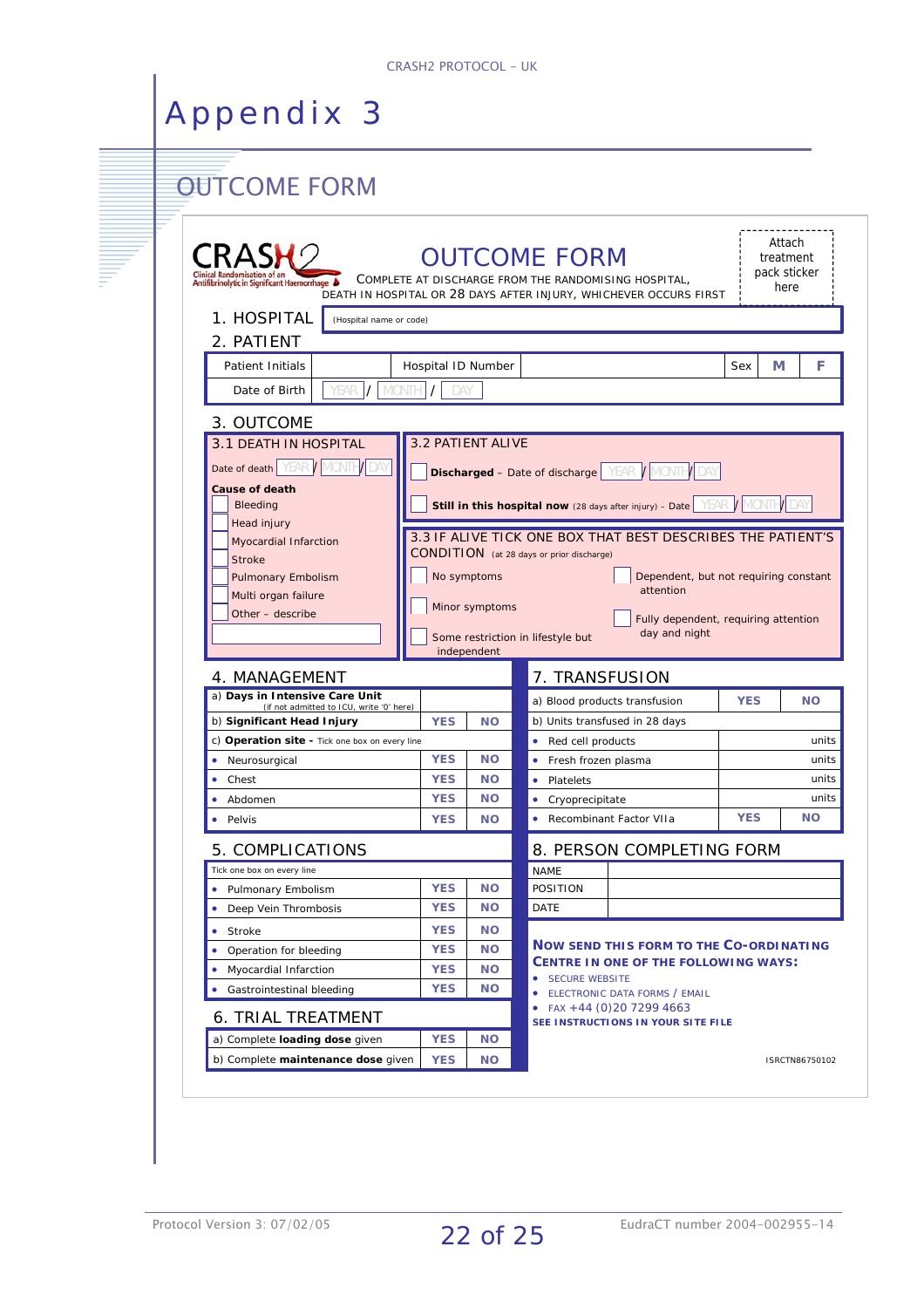# PROCEDURE FOR OBTAINING CONSENT

#### INTRODUCTION AND BACKGROUND

The CRASH2 Trial involves patients who have suffered serious injuries and are at risk of life threatening haemorrhage. In this situation, most patients will have some impairment in their level of consciousness caused either by blood loss or coexisting head injury. In this emergency situation patients may not be able to provide written informed consent. In addition, the trial treatment has to be administered as soon as possible after injury.

From 1 May 2004 it is necessary that trials be compliant with Directive 2001/20/EC in the UK. To implement this directive, the UK regulation titled "The Medicines for Human Use (Clinical Trials) Regulations (2004)" was published, which requires that certain conditions and principles are applied to enable an incapacitated adult to be part of a clinical trial. (See **Conditions** on this page.) For the full regulation please visit the following website:

http://medicines.mhra.gov.uk/ourwork/licensingmeds/types/ctregsdraft.pdf

The EU Directive (2001/20/EC) requires that, prior to participation in a trial, written consent from a legal representative of any person unable to consent for him or herself be obtained.

In the first instance, the legal representative of a person unable to give consent should be close to that person, aware of his/her wishes and independent of the research. This person would be termed the Personal Legal Representative (PeLR).

If this is not possible and there is no one sufficiently close to the potential subject who is willing or able to take on the role, or if a person close enough to the potential subject cannot be contacted before it is medically necessary to give the intervention, then someone nominated by the NHS Trust as a *Professional Legal Representative (PrLR)* will fulfil this role.

The CRASH2 Trial is conducted in an emergency situation and the protocol requires that treatment is administered as soon as possible after injury. In the majority of cases patients are unaccompanied. In addition, it can take time for the police to identify and contact someone who can potentially be a PeLR. In most cases it is expected that consent for participation will have to be obtained from a PrLR for patients to be enrolled.

OBTAINING LEGAL REPRESENTATIVE CONSENT FOR THE CRASH2 TRIAL

- It is the responsibility of each NHS Trust collaborating in the CRASH2 Trial to nominate suitable personnel to act as PrLR.
- It is the responsibility of each NHS Trust collaborating in the CRASH2 Trial to provide general training about the role of a PrLR.
- It is the responsibility of each NHS Trust collaborating in the CRASH2 Trial to provide Indemnity for PrLRs.
- It is the responsibility of each Principal Investigator and the Trial Co-ordinating Centre to provide written trial specific information about the trial to PrLRs to allow them to make an informed decision.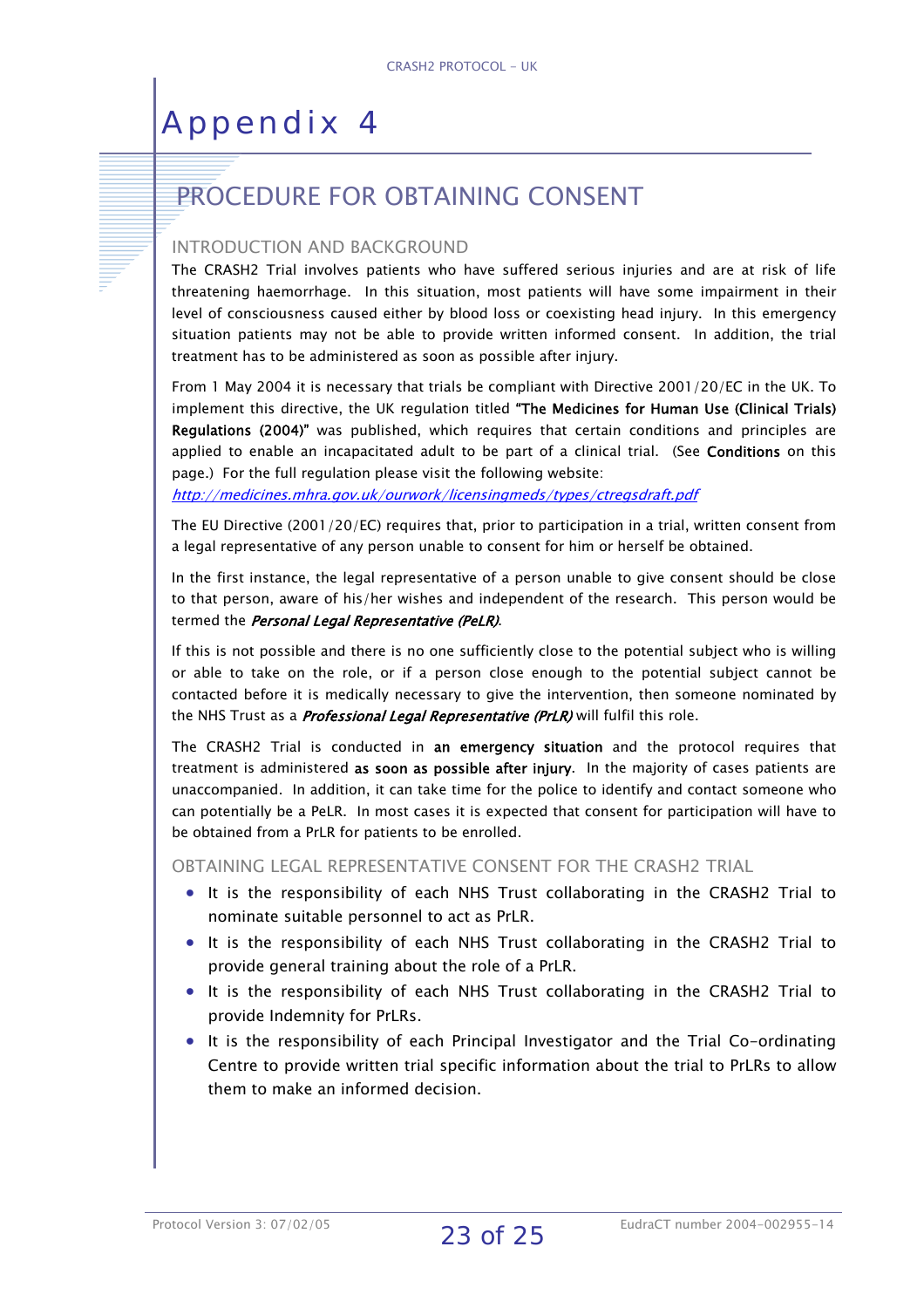#### PROCESS FOR OBTAINING CONSENT

#### PATIENT FULFILS ELIGIBILITY CRITERIA



#### STATUTORY INSTRUMENTS – MEDICINES

The Medicines for Human Use (Clinical Trials) Regulations (2004)

PART 5: CONDITIONS AND PRINCIPLES WHICH APPLY IN RELATION TO AN INCAPACITATED ADULT

#### **Conditions**

use of information

1. The subject's legal representative has had an interview with the investigator, or another member of the investigating team, in which he has been given the opportunity to understand the objectives, risks and inconveniences of the trial and the conditions under which it is to be conducted.

- 2. The legal representative has been provided with a contact point where he may obtain further information about the trial.
- 3. The legal representative has been informed of the right to withdraw the subject from the trial at any time.
- 4. The legal representative has given his informed consent to the subject taking part in the trial.

5. The legal representative may, without the subject being subject to any resulting detriment, withdraw the subject from the trial at any time by revoking his informed consent.

6. The subject has received information according to his capacity of understanding regarding the trial, its risks and its benefits.

7. The explicit wish of a subject who is capable of forming an opinion and assessing the information referred to in the previous paragraph to refuse participation in, or to be withdrawn from, the clinical trial at any time is considered by the investigator.

8. No incentives or financial inducements are given to the subject or their legal representative, except provision for compensation in the event of injury or loss.

9. There are grounds for expecting that administering the medicinal product to be tested in the trial will produce a benefit to the subject outweighing the risks or produce no risk at all.

10. The clinical trial is essential to validate data obtained—

a) in other clinical trials involving persons able to give informed consent, or

b) by other research methods.

11. The clinical trial relates directly to a life-threatening or debilitating clinical condition from which the subject suffers.

#### **Principles**

12. Informed consent given by a legal representative to an incapacitated adult in a clinical trial shall represent that adult's presumed will.

13. The clinical trial has been designed to minimise pain, discomfort, fear and any other foreseeable risk in relation to the disease and the cognitive abilities of the patient.

14. The risk threshold and the degree of distress have to be specially defined and constantly monitored. The interests of the patient always prevail over those of science and society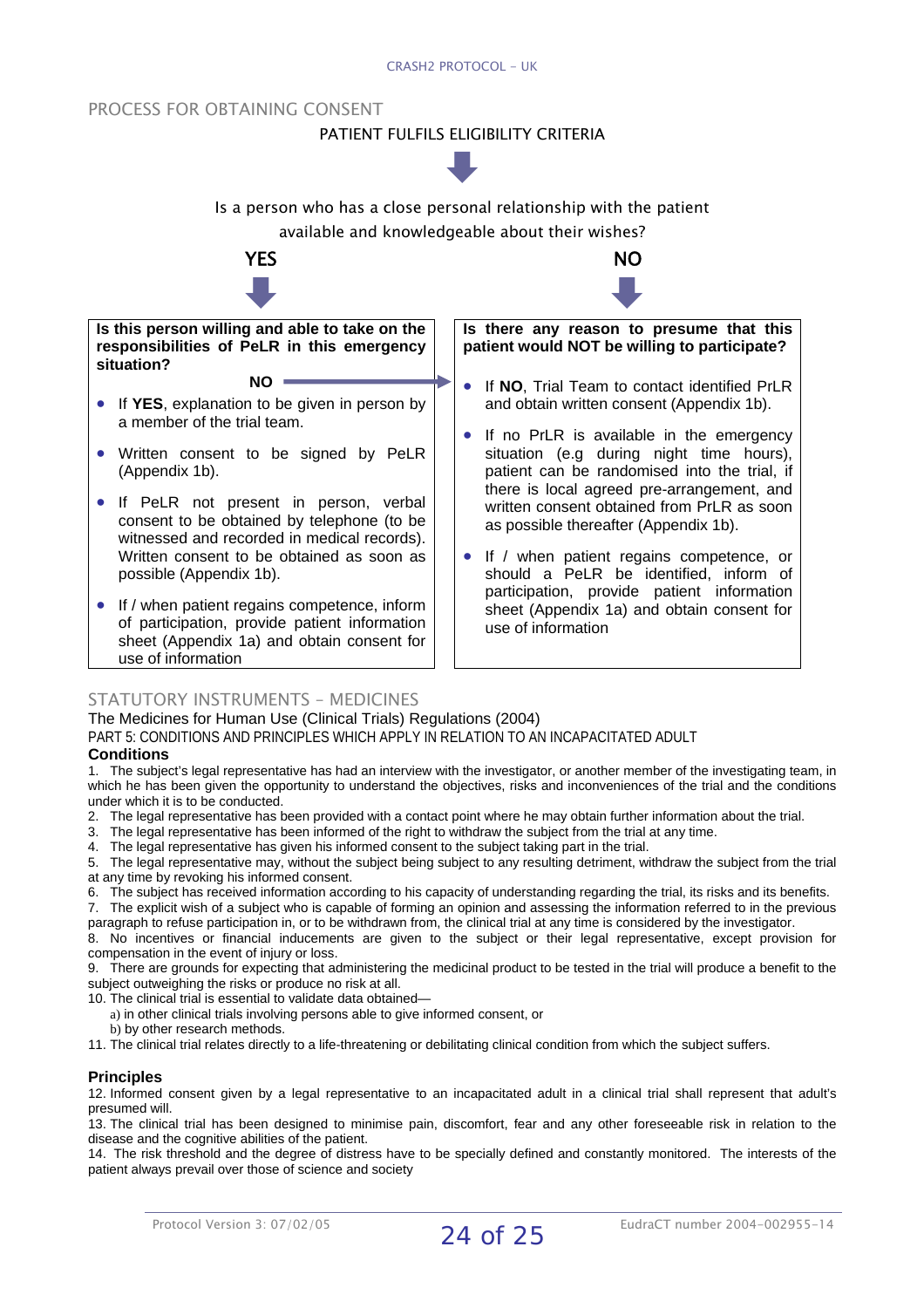### PROTOCOL SUMMARY

# **TRAUMA AND SIGNIFICANT HAEMORRHAGE**

CONSIDER FOR CRASH 2 TRIAL OF ANTIFIBRINOLYTIC CRAS TREATMENT OF HAEMORRHAGE AFTER TRAUMA

#### **ELIGIBILITY**

- o All adult trauma patients (appearing to be at least 16 years old) with ongoing significant haemorrhage (systolic blood pressure less than 90 mmHg and/or heart rate more than 110 beats per minute), or considered to be at risk of significant haemorrhage, within 8 hours of the injury
- o No clear indication for, or contraindication to antifibrinolytic agents, in view of clinician

# **RANDOMISATION**

#### **TELEPHONE CENTRES**

Telephone freecall randomisation service and give:

- o patient initials and sex
- o birth date (if known) or approximate age
- o hours since injury and type of injury
- o GCS, SBP, respiratory rate, central capillary refill time, heart rate

Treatment pack number will be allocated – get treatment pack and follow

instructions on it

**NON-TELEPHONE CENTRES** Complete patient entry form with:

- o patient initials and sex
- o birth date (if known) or approximate age
- o hours since injury and type of injury
- o GCS, SBP, respiratory rate, central capillary refill time, heart rate

Get lowest available number treatment pack and follow instructions on it

### **TREATMENT**

- o 10-minute loading infusion of 100mL (1g tranexamic acid or placebo)
- o 8-hour infusion of 60mL/hr (120mg/hour tranexamic acid or placebo for about 8 hours)

### **DATA COLLECTION**

One single-sided outcome form completed from hospital notes at discharge, death in hospital or four weeks from injury, whichever occurs first

# **FOR 24-HOUR RANDOMISATION**

**TELEPHONE CENTRES**

#### **FREECALL**

(see number in your site file)

**NON-TELEPHONE CENTRES SECURE WEBSITE, ELECTRONIC DATA FORMS, EMAIL OR FAX** (see instructions in your site file)

INFORMATION AND STUDY MATERIALS: **CRASH Trials Co-ordinating Centre, LSHTM, Keppel Street, London WC1E 7HT Tel +44(0)20 7299 4684, Fax +44(0)20 7299 4663, email CRASH@Lshtm.ac.uk WWW.CRASH2.LSHTM.AC.UK**

ISRCTN86750102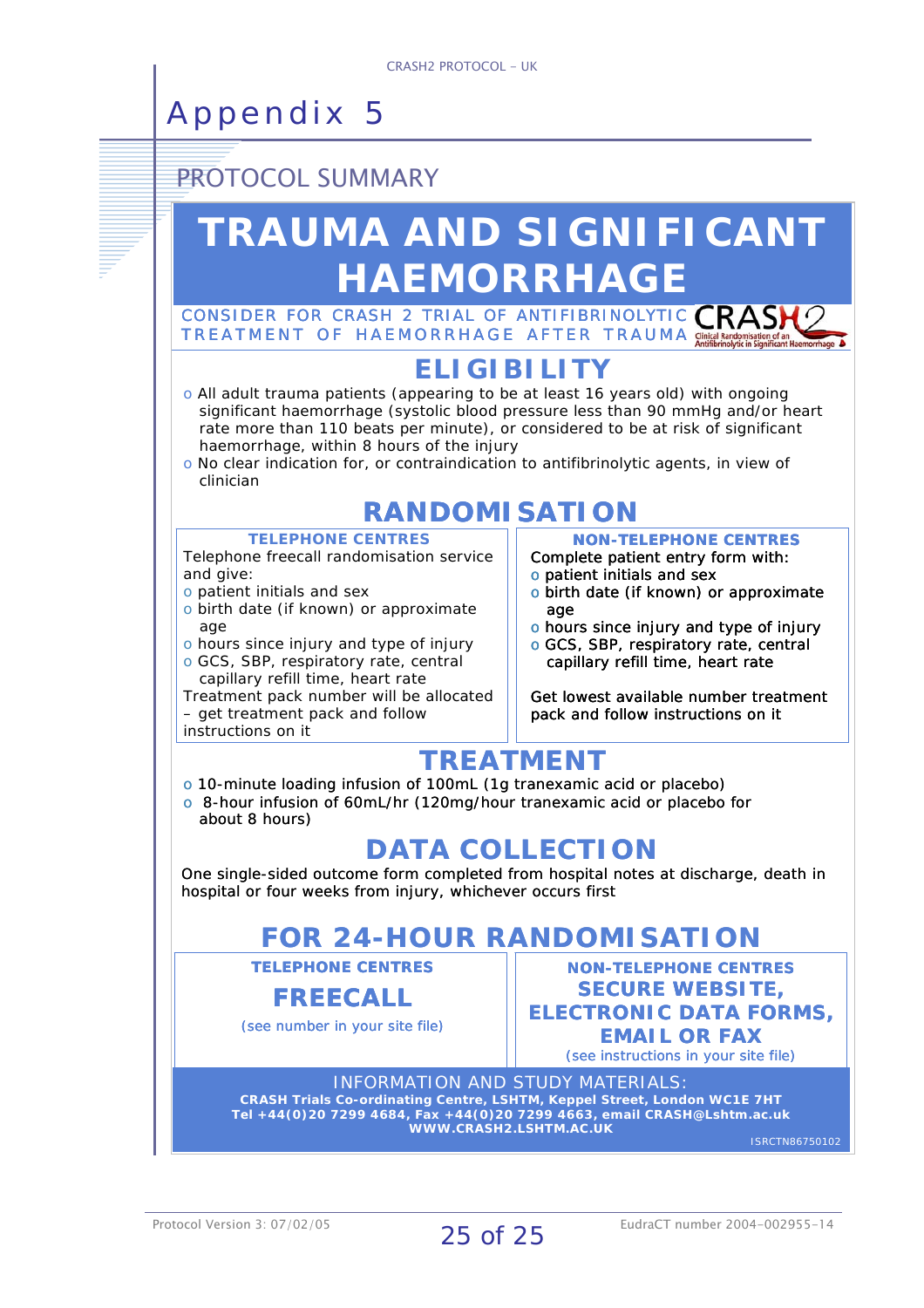#### MANAGEMENT GROUP

#### **Professor Tim Coats, Clinical expert Trauma Care**

Professor of Emergency Medicine, University of Leicester

#### **Dr Beverley Hunt, Clinical expert Haematology and Fibrinolysis**

Consultant in Departments of Haematology and Rheumatology, Guy's and St Thomas' NHS Trust; Honorary Senior Lecturer in Clinical Haematology, Guy's, King's and St Thomas' Medical School, London

#### **Professor Ian Roberts, Clinical Trials Expert**

Overall responsibility for the conduct of the trial

#### **Ms Haleema Shakur, Trial Manager**

Overall responsibility for day-to-day management of the trial. First contact in the event of questions about the conduct of the trial.

#### **Ms Barbara Farrell, Clinical trial management expert**

National Co-ordinator for the UK Trial Managers' Network, MRC Clinical Trials Unit, London

#### **Dr Phil Edwards, Statistician**

Responsibility for trial statistics and the development of the database. Responsible for running statistical checks to assure data validity.

#### **Ms Maria Ramos, Administrator**

Overall administration, trial budget monitoring, responsibility for organising trial treatment and other materials.